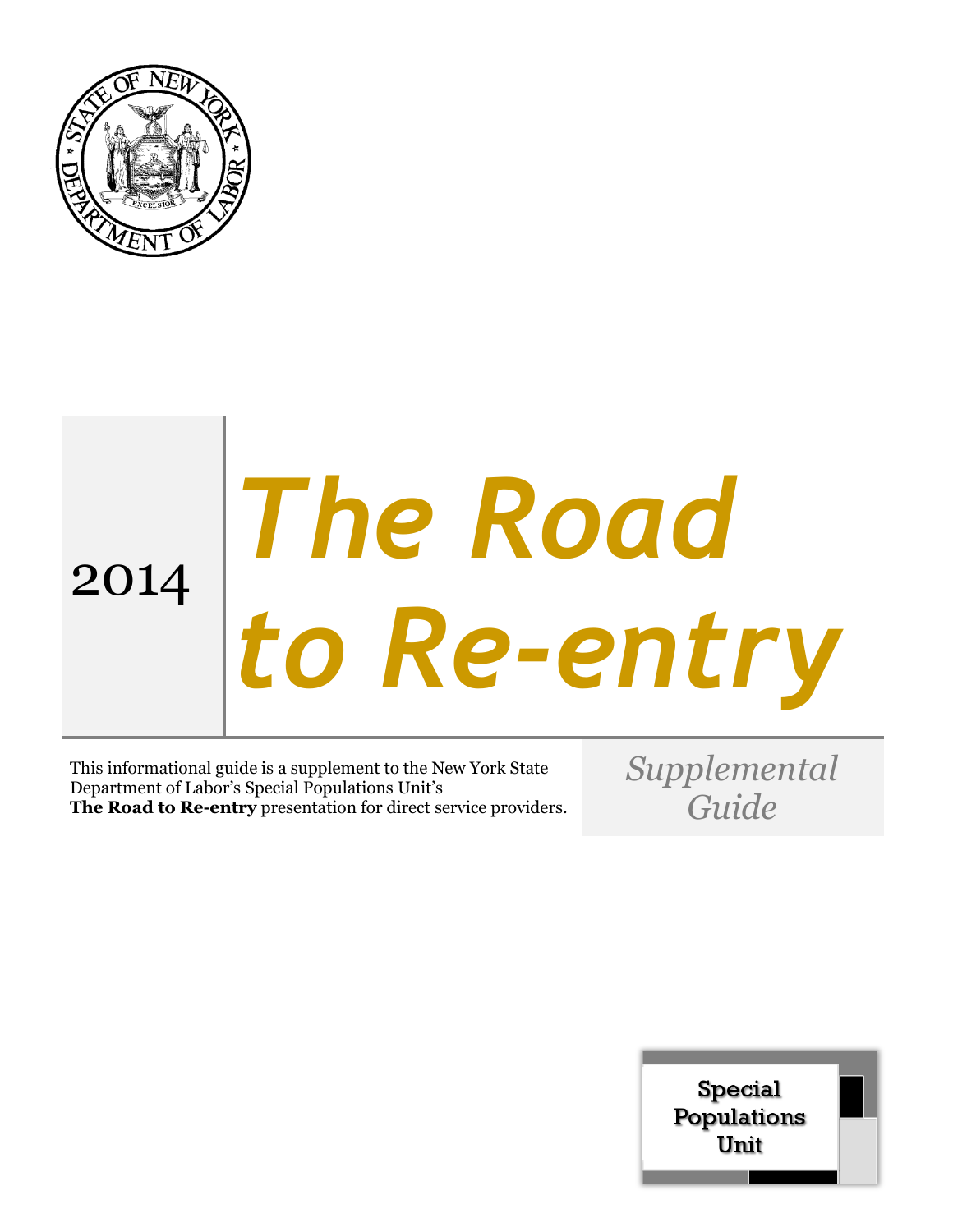*This guide was prepared by the New York State Department of Labor.*

*NYSDOL would like to give special thanks to the following agencies and organizations for their contributions:*

*The New York State Department of Corrections and Community Supervision The New York State Division of Criminal Justice Services The New York State Division of Human Rights The New York State Office of Court Administration The New York State Unified Court System*

*The Legal Action Center The American Bar Association The Federal Trade Commission*

*...and many others cited in the* [Links and Resources](#page-18-0) *section of this guide.*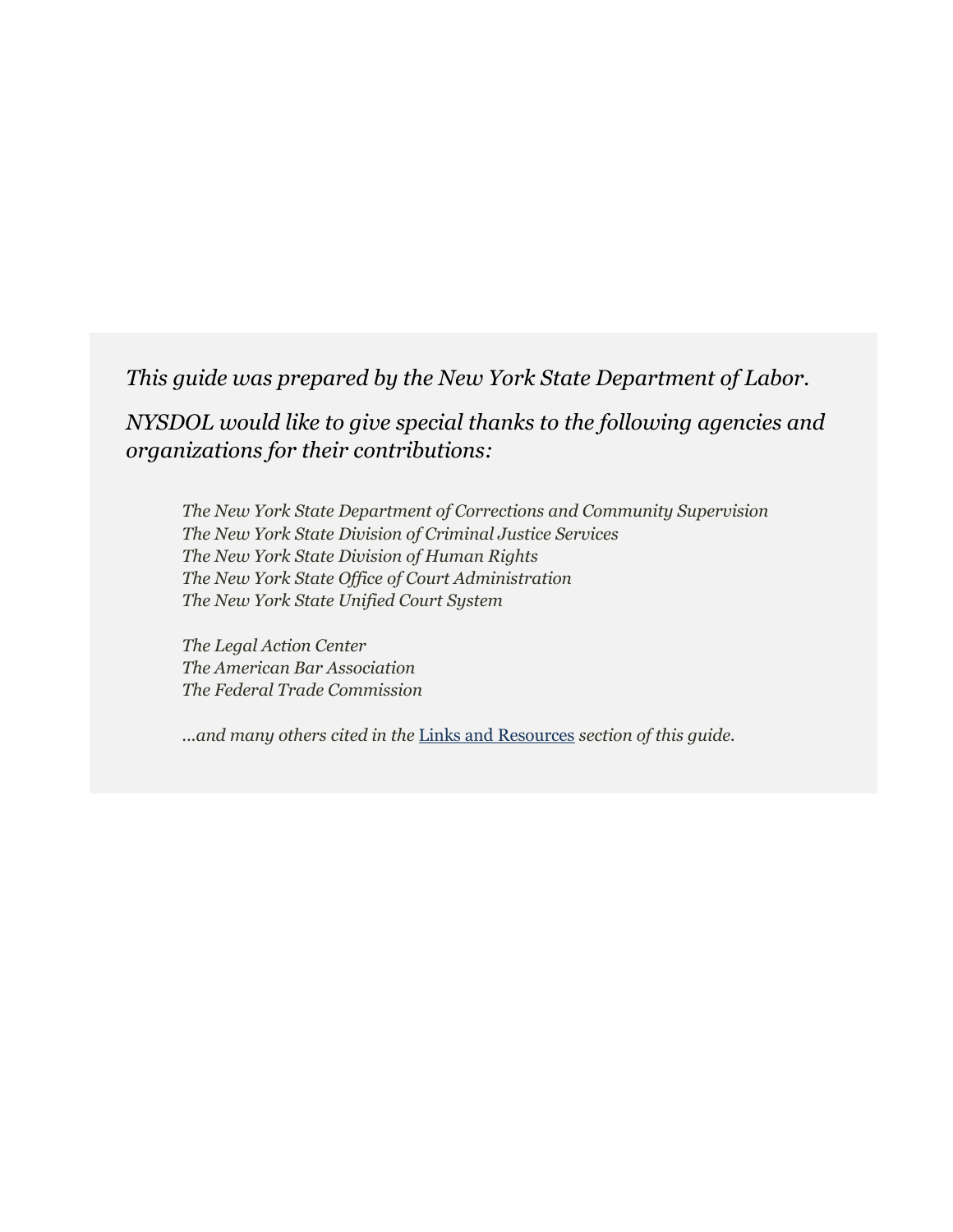# **Table of Contents**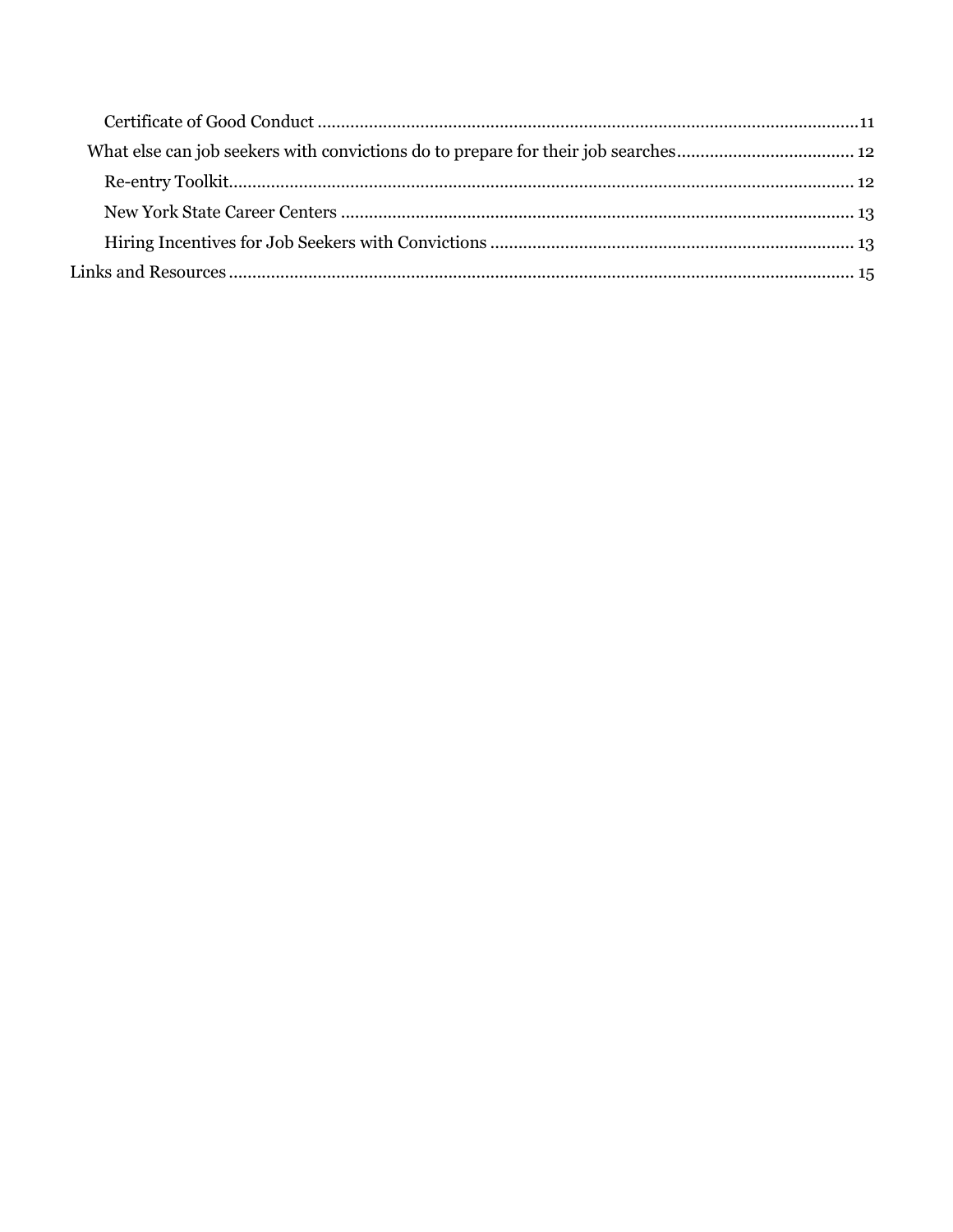# <span id="page-4-0"></span>**Introduction**

Some time ago, the New York State Department of Labor's Special Populations Unit created a unique and comprehensive presentation about employment and legal issues for job seekers with criminal records: **The Road to Re-entry**. The target audience for the presentation was frontline staff providing direct employment services to job seekers with criminal records. The objective was to increase awareness of these challenges and help provide resources and strategies to address them in the employment process.

Today, the Special Populations Unit still has oversight of **The Road to Re-entry**, including updating and expanding the presentation, as well as giving it a new look. **The Road to Re-entry** continues to be a powerful training tool for staff and partners working with job seekers with criminal records.

The Special Populations Unit realized that there was a demand for a resource that summarized the important information from the presentation that could be easily shared and distributed, and in the beginning of 2014, **The Road to Re-entry** Supplemental Guide was developed.

We hope this information will be useful to you in the work that you do.

#### *Disclaimers*

- 1) This document has been prepared by the Department of Labor's Special Populations Unit based on historical precedence and related experiences with the legal and occupational challenges many job seekers with convictions face in the labor market. This document also cites relevant sections of the law and other regulations. However, the Special Populations Unit staff are *not* legal experts and you and your job seekers may find it necessary to consult with other entities concerning legal issues mentioned in **The Road to Re-entry**.
- 2) Additionally, the information in **The Road to Re-entry** presentation and document is specific to New York State. Some information may not apply or be correct for other states.
- 3) Please be advised that information is subject to changes over time, and it may be necessary to check for any updates to laws, regulations, oversight, and contact information. The best possible effort has been made to ensure that all of the information in this document is accurate at the time of publication.
- 4) This information is intended only for direct services providers and frontline staff working with job seekers with convictions. It should not be considered a resource for job seekers, businesses, or any other individuals.

#### *Further Assistance*

A [Links and Resources](#page-18-0) section has been provided at the back of this guide. This stoplight symbol is used in this guide to indicate that the information for this resource is in the [Links and Resources](#page-18-0) section.



If you need any further assistance, please feel free to contact the Special Populations Unit by sending an email to [SpecialPopulations@labor.ny.gov](mailto:SpecialPopulations@labor.ny.gov) or calling (518) 485-2151.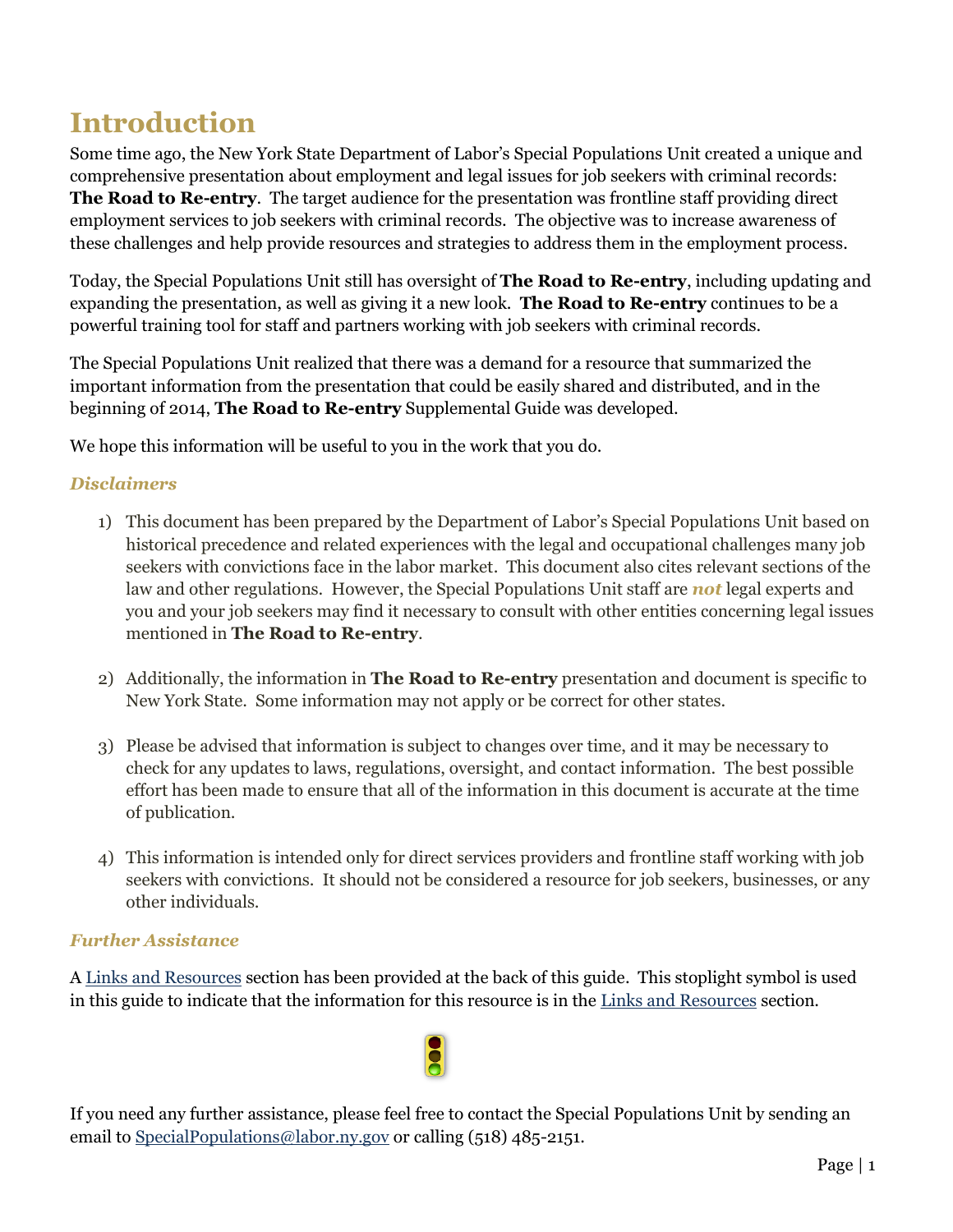# <span id="page-5-0"></span>**Background Information**

*This section will provide you with some basic information about the criminal justice system.*

## <span id="page-5-1"></span>**Crimes and Offenses**

By definition, offenses are defined by the maximum sentencing of incarceration that can be imposed for the offense:

- **Violation**: an offense for which no more than 15 days of incarceration can be sentenced
- **Misdemeanor**: an offense for which more than 15 days of incarceration, but no more than 1 year of incarceration, can be sentenced
- **Felony**: an offense for which 1 year or more of incarceration may be sentenced

Under New York State law, felonies and misdemeanors are considered **crimes**, or criminal offenses.

There are five different classes of felonies: A, B, C, D & E There are three different classes of misdemeanors: A, B & U (unclassified)

The class of the crime corresponds to the minimum and maximum sentencing of incarceration and/or supervision that can be imposed (with Class A being the most serious, although unclassified U misdemeanors can be sentenced as severely as Class A misdemeanors).

In contrast, violations and traffic infractions are considered **offenses**, but not crimes. With a handful of exceptions, almost all violations can be sealed, although it may be necessary to file paperwork for this.

The Yonkers Police Department has a helpful page for finding more information about crimes , offenses and penal codes.

The Legal Action Center's **LOWERING CRIMINAL RECORD BARRIERS** pamphlet provides information on how to seal non-criminal offenses.

## <span id="page-5-2"></span>**Drug Courts: Conditional Sealing of Criminal Offenses**

In certain cases, eligible individuals can be sentenced to drug court instead of criminal court. If the individual has an eligible felony or misdemeanor, he or she can get his or her offense conditionally sealed if he or she:

- Completes a court-sanctioned substance abuse treatment (SAT) program;
- Completes any other post-program sentencing issued by the court; and
- Currently has no pending charges.

Only certain felonies and misdemeanors can be conditionally sealed. Any future arrest for a crime will result in any conditionally sealed offense being unsealed.

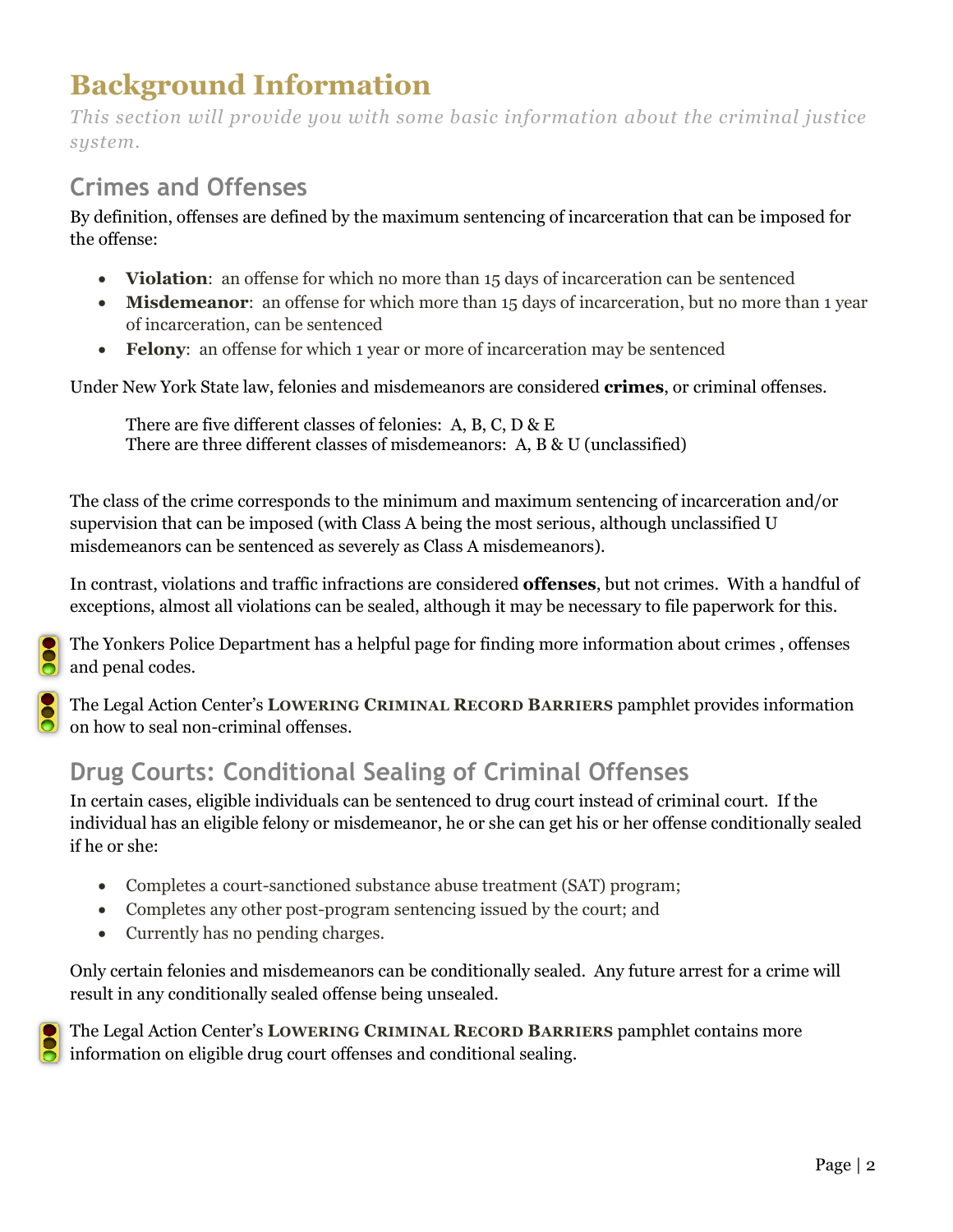## <span id="page-6-0"></span>**Community Supervision**

There are two different types of community supervision that can be sentenced to individuals who commit a crime: probation and parole.

Probation **Parole Which agency has oversight in New York?** NYS Department of Criminal Justice Services – *Office of Probation and Correctional Alternatives* NYS Department of Corrections and Community Supervision **What does it mean?** Probation refers to a period of community supervision that is sentenced instead of incarceration (with the exception of a split sentence – see below) Parole refers to a period of community supervision that occurs as a condition of being released from incarceration prior to serving a maximum sentence **Who authorizes the supervision?** Sentenced by the court of jurisdiction Granted by an administrative entity – usually, the parole bo entity – usually, the parole board **When does it take place?** After sentencing and usually *instead* of incarceration (except in the case of a "split sentence", where an individual serves a brief period of incarceration followed by a probation sentence) After release from incarceration (if applicable) **Where can I find out more?** <http://www.criminaljustice.ny.gov/opca> [www.doccs.ny.gov](http://www.doccs.ny.gov/)

<span id="page-6-2"></span><span id="page-6-1"></span>This table explains some of the basic differences between these two types of community supervision.

Keep in mind that not every individual who has committed a criminal offense is sentenced to community supervision. For example, an individual who serves his or her maximum sentence of incarceration (commonly referred to as "maxed out") is released to the community and does not serve a period of community supervision.

Individuals who are on community supervision are assigned a list of orders and/or conditions, which are given to and signed by the individual on supervision.

Here are some examples of both general conditions (regularly assigned) and special conditions (assigned on a case-by-case basis by the probation or parole officer, or P.O.):

| <b>Examples of general conditions</b>        | <b>Examples of special conditions</b>          |
|----------------------------------------------|------------------------------------------------|
| Report as assigned to P.O.                   | • Mandatory curfew                             |
| Allow P.O. to make home and work site visits | • Restriction on location of residence or work |
| Submit to drug testing and maintain sobriety | • No associating with prohibited individuals   |

If an individual on community supervision has misplaced his or her orders and conditions, he or she can request another copy from his or her supervising officer.

The New York State Parole Handbook contains the complete list of general conditions of release for parole. The general conditions for probation are set by the sentencing court as appropriate. More information about conditions of probation can be found on the DCJS Office of Probation and Correctional Alternatives website and in Article 65 of the New York State Penal Law.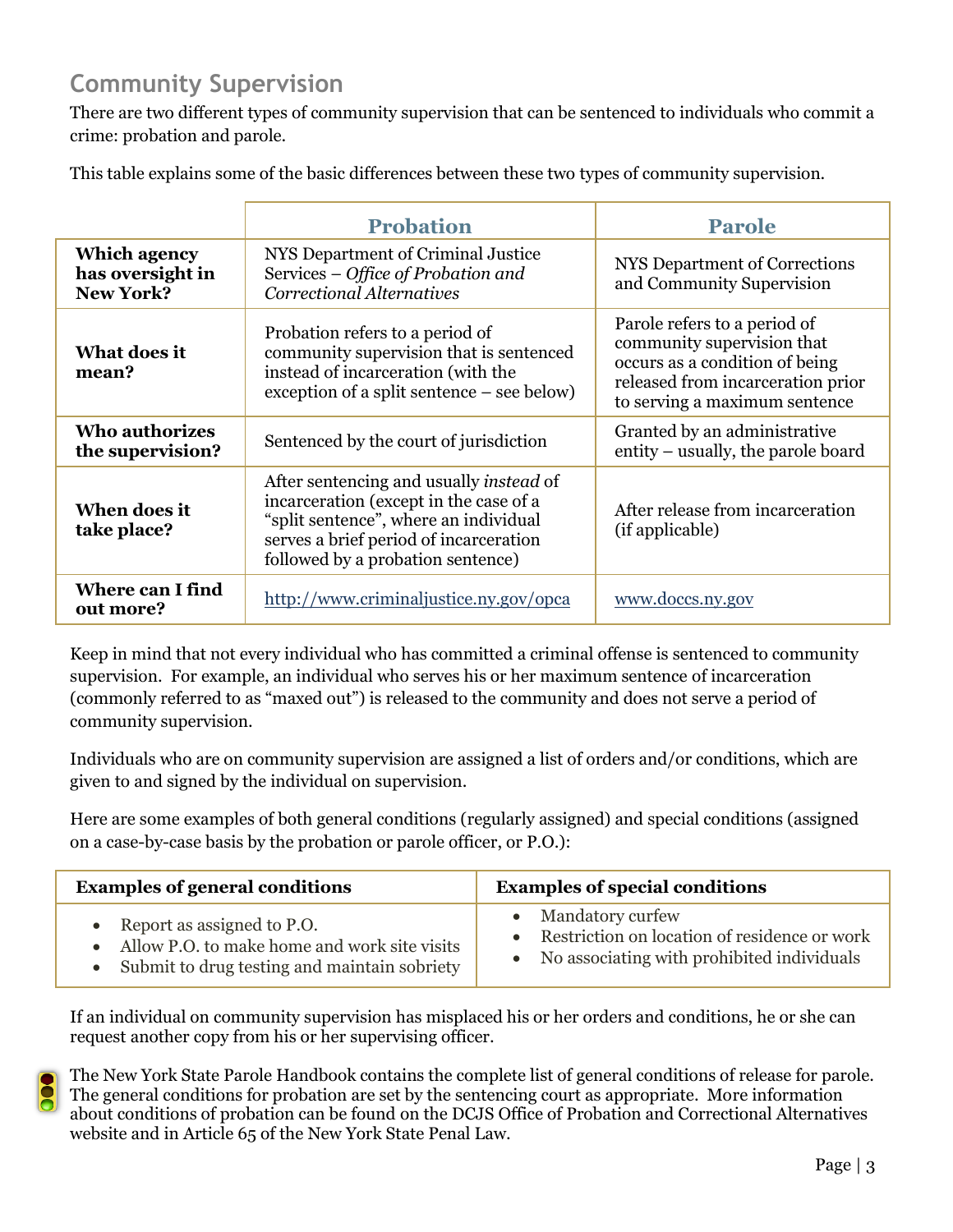## <span id="page-7-0"></span>**The Juvenile Justice System**

<span id="page-7-3"></span><span id="page-7-2"></span><span id="page-7-1"></span>For service providers accustomed to working with adult offenders, it can be confusing to understand how the juvenile justice system works in New York. New York State is one of only two states in the US that sentences offenders between the ages of 16–18 as adults. Most all other states try 16 and 17 year olds as minors.

|                             | <b>Juvenile</b><br><b>Delinquent</b><br>J(D)                                                                                      | <b>Juvenile</b><br>Offender (JO)                                                                                                                                 | <b>Youthful Offender</b><br><b>(YO)</b>                                                                                                                                                                                                                                    |
|-----------------------------|-----------------------------------------------------------------------------------------------------------------------------------|------------------------------------------------------------------------------------------------------------------------------------------------------------------|----------------------------------------------------------------------------------------------------------------------------------------------------------------------------------------------------------------------------------------------------------------------------|
| What is it?                 | Adjudication                                                                                                                      | Conviction                                                                                                                                                       | Adjudication                                                                                                                                                                                                                                                               |
| Where is it<br>received?    | <b>Family Court</b>                                                                                                               | For the most part, in<br><b>Supreme Court</b>                                                                                                                    | <b>Adult Criminal Court</b>                                                                                                                                                                                                                                                |
| <b>Who receives</b><br>it?  | Youth between 7-16<br>years of age who<br>committed an act<br>that would be<br>considered criminal<br>if committed by an<br>adult | Youth between the ages<br>of $13 - 15$ years old who<br>have committed a serious<br>or violent felony, such as<br>murder, rape, arson, etc.                      | Typically, youth between the ages<br>of $16 - 18$ who have been granted<br>this to be spared having an adult<br>criminal record. In some cases, a<br>YO adjudication may be granted<br>to younger offenders who would<br>otherwise be convicted as a<br>juvenile offender. |
| What is the<br>consequence? | May be placed in a<br>juvenile facility up<br>to the age of 18, or<br>21 with the consent<br>of the youth                         | Detained in a juvenile<br>facility until considered<br>an adult (usually at 16<br>years old), at which point<br>the youth is transferred<br>to an adult facility | For youth 16 and older, sentence<br>is served in an adult facility.<br>Younger youth who would<br>otherwise be convicted as JO are<br>held in juvenile facilities until 16.                                                                                                |
| Can it be<br>sealed?        | $Yes - it$ is not<br>considered a<br>conviction                                                                                   | $No - it$ is a conviction<br>and can never be sealed                                                                                                             | Yes – it is not considered a<br>conviction.                                                                                                                                                                                                                                |

*Note*: While adjudications (JD & YO) should be automatically sealed when the individual leaves the juvenile justice system (though it is worthwhile to check), convictions (including JO) are not sealed.

The American Bar Association has an excellent website for understanding the juvenile justice system in New York, with links to juvenile justice system information for all 50 states.

## <span id="page-7-4"></span>**The Sex Offender Registry**

In New York State, individuals convicted of sexual offenses are required to register with the Sex Offender Registry (SOR), which is maintained by the Division of Criminal Justice Services.

The SOR registration requirements depend on two factors:

- *Risk level*: Individuals convicted of sex offenses are assigned a risk level from Level 1 (lowest risk of re-offense) to Level 3 (highest risk of re-offense)
- *Designation*: Individuals may be assigned a designation as a sexual predator, a sexually violent offender, or a predicate sex offender (more than two sex offenses).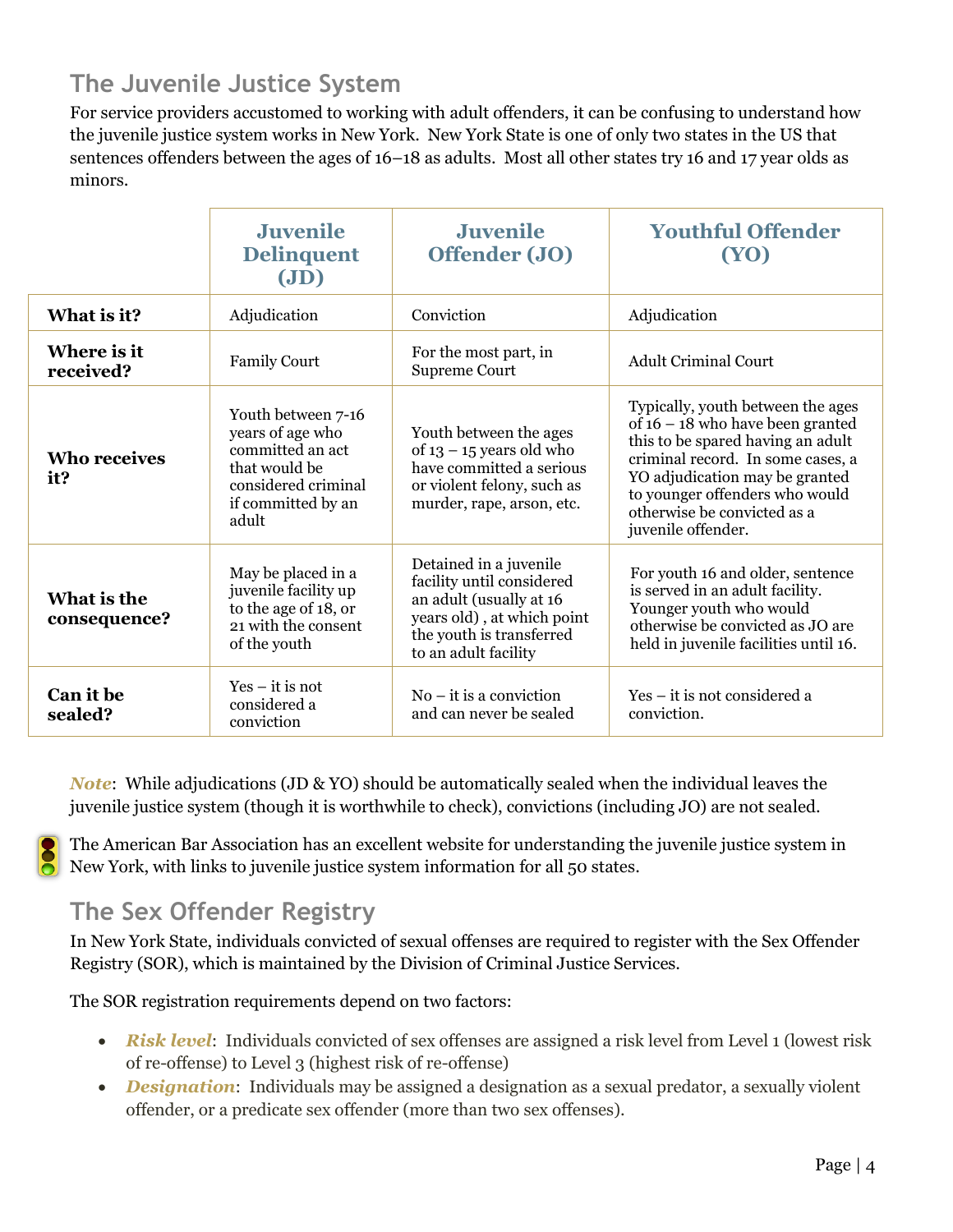|                                        | <b>Level 1</b>                                    | <b>Level 2</b>                                                                                                                                                 | Level 3  | Any<br><b>Designation</b> |
|----------------------------------------|---------------------------------------------------|----------------------------------------------------------------------------------------------------------------------------------------------------------------|----------|---------------------------|
| <b>SOR Registration</b><br>Requirement | 20 years                                          | Lifetime – may petition to<br>be removed from the<br>registry after 30 years of<br>reporting (if no<br>designation and no later<br>sex offense in that period) | Lifetime | Lifetime                  |
| <b>Published</b><br>online?            | No, but<br>maintained<br>on the sub-<br>directory | Yes                                                                                                                                                            | Yes      | Yes                       |

This chart explains the registration requirements based on risk level and/or designation.

Under the law, individuals convicted of sex offenses can petition the courts to have their risk levels modified. More information about this is available on the Division of Criminal Justice Services website.

*Note*: Being registered on the SOR does not impose any limitation or restrictions on an individual's living or working conditions (e.g., not living or working near a school or park, etc.). These conditions are set by community supervision, if applicable, and would no longer apply after the individual is no longer under supervision.

# <span id="page-8-0"></span>**The Employment Process**

In New York State, convictions cannot be expunged or removed from an individual's criminal record. In certain cases, such as with adjudications received as a youth and specific sealable violations or offenses, information is concealed from most all employers and would not need to be disclosed in the employment process (although there are some exceptions, such as law enforcement or public office jobs, and any employers that are authorized to fingerprint applicants for background checks).

## <span id="page-8-1"></span>**What can an employer ask about an individual's criminal record?**

In the employment process, employers are allowed to ask about:

- All previous convictions (misdemeanors and felonies)
- All open/pending charges
- Can request a certificate of disposition from the court of conviction

Under the law, they are not allowed to ask about:

- Arrests that did not result in a conviction (or were vacated or otherwise terminated favorably)
- Sealed violations
- Sealed adjudications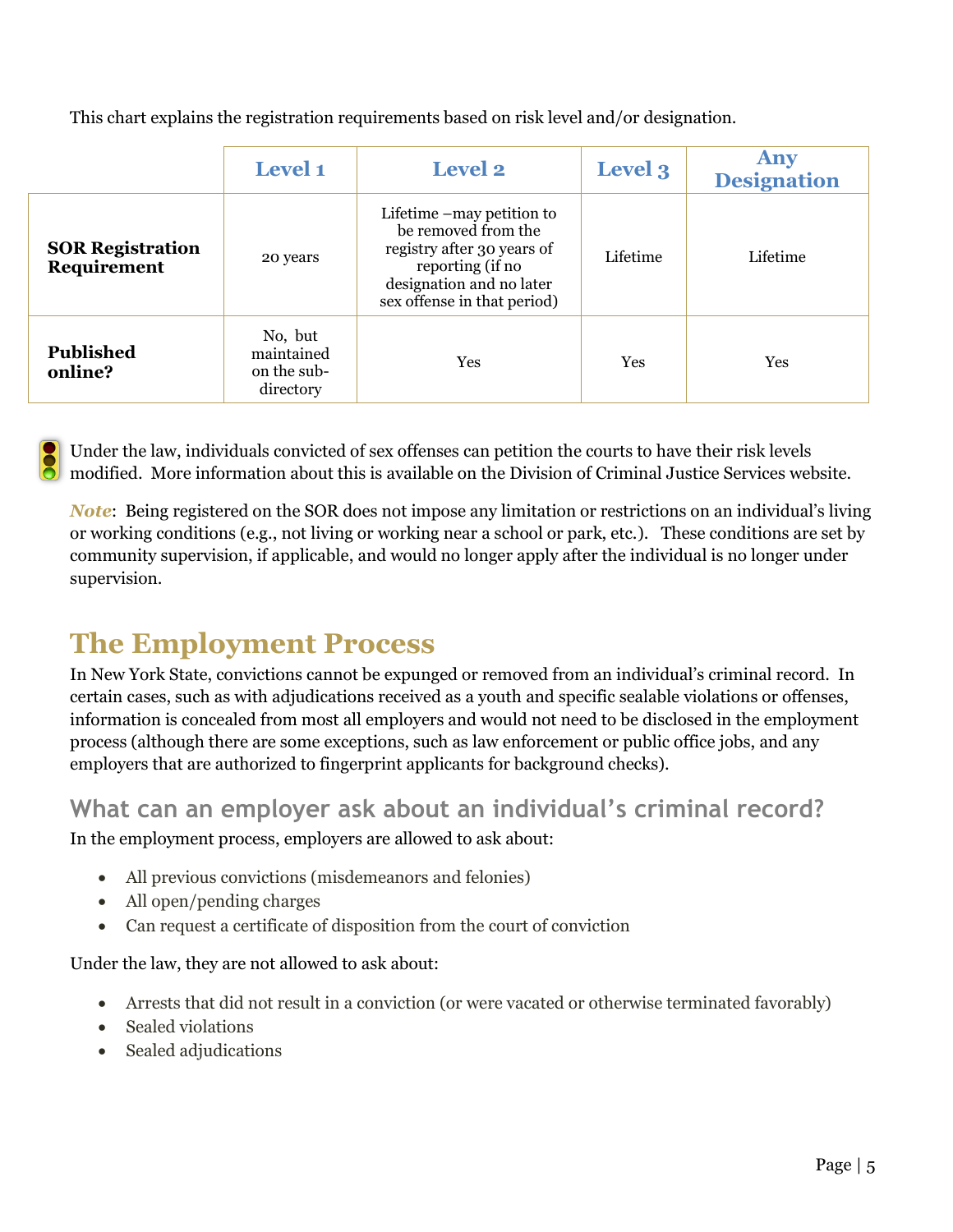## <span id="page-9-0"></span>**Where do employers get information about an individual's conviction(s)?**

Most all businesses conduct a background check on potential applicants. They are required by federal and state Fair Credit Reporting Acts (FCRAs) to notify an individual in advance that a background check will be conducted (this consent can be included within the application or separately). The individual also needs to be provided with a copy of Article 23-A of New York State Corrections Law.

Nationwide, there are more than 500 different entities that provide background checks, and they all have their own way of conducting a background check (e.g., checking public records, doing an online search, etc.). Therefore, it would not be possible for a job seeker to find out ahead of time what every background check company would report.

The New York State Office of Court Administration (OCA) is a popular resource for background checks. OCA maintains public court records. By completing a form on their website and submitting a fee (\$65 at this time), a business can get access to all public court records for an individual.

Applicants have a right to receive a copy of the background check if one is conducted. They are also entitled to know what agency conducted the background check and the contact information for that agency.

These rights are outlined in the both the state and federal Fair Credit Reporting Acts (FCRAs). In addition to knowing what is on the background check and who reported it, both FCRAs also state that an applicant has the right to see the background check and have an opportunity to dispute and correct any possible inaccuracies before an adverse hiring decision is made (e.g., not hiring, retaining, or promoting the individual).

## <span id="page-9-1"></span>**What if information on an individual's background check is incorrect?**

There have been many instances of incorrect information being reported by background check agencies to employers. Hopefully, the job seeker already has or has requested a copy of his or her criminal record, or rap sheet, so he or she knows what should be coming up on a background check and has had a chance to correct any possible errors on the rap sheet.

The individual should follow up with the agency that provided the background check directly to address these errors (see above). The Federal Trade Commission has a resource guide (which includes a sample dispute letter) on how to dispute these types of errors.

# <span id="page-9-2"></span>**Laws and Regulations**

This is a short list of some of the most important laws and regulations for job seekers with convictions in New York State. Keep in mind that this is not a complete list.

<span id="page-9-3"></span>**New York State Laws**

## <span id="page-9-4"></span>**Article 23-A of New York Corrections Law**

This section of the law is commonly referred to simply as *Article 23-A*, and it may be the single most important piece of legislation for job seekers with convictions in New York.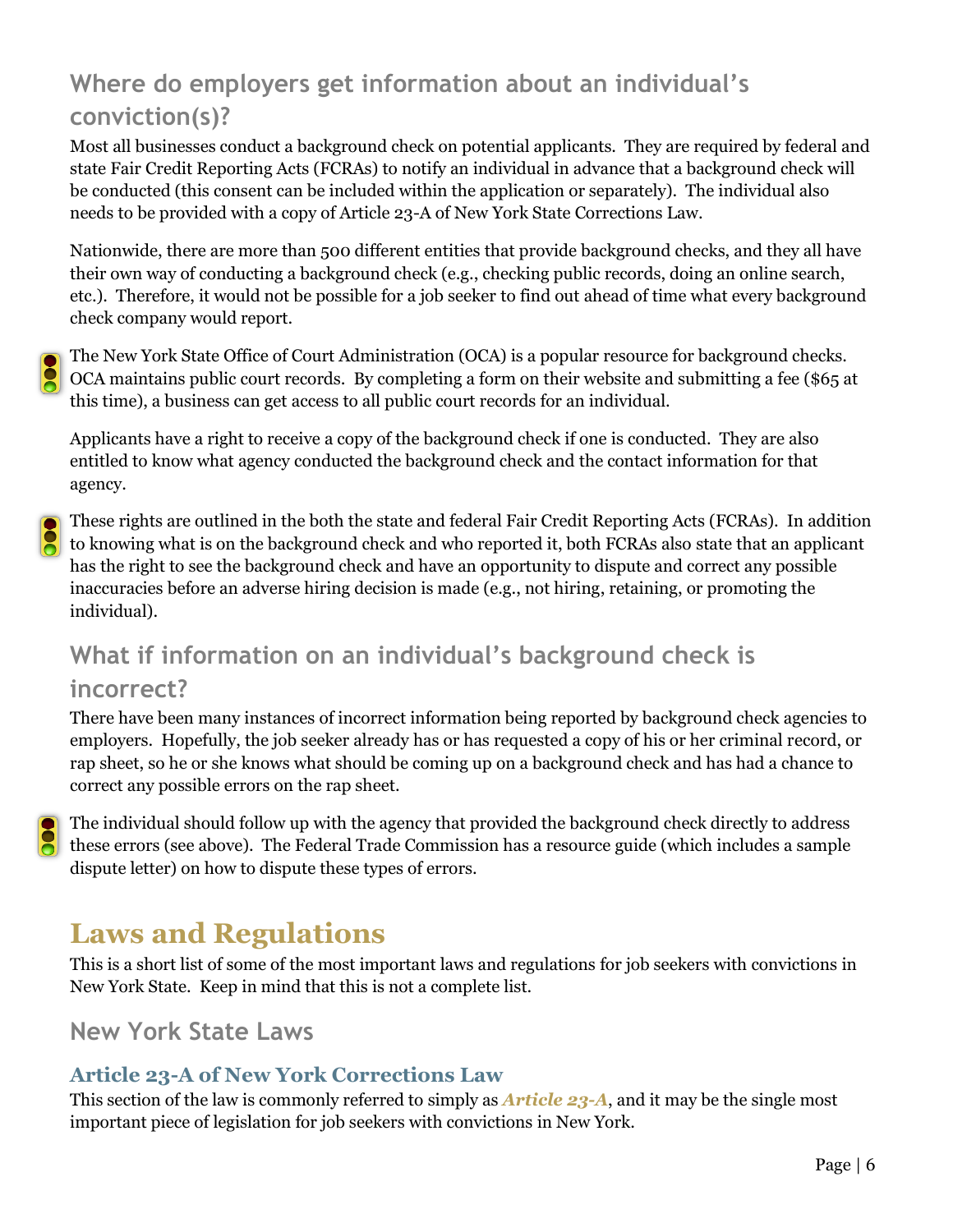Here is an excerpt from the law

*"No application for any license or employment… shall be denied or acted upon adversely by reason of the individual's having been previously convicted of one or more criminal offenses…"* 

Two of the most important provisions of *Article 23-A* are as follow:

- Employers and licensing entities are *prohibited* from having a *blanket discrimination policy* against individuals solely on the basis of having a criminal record
- An employer or licensing entity must consider all of the *factors* outlined in Article 23-A when making a hiring or licensing decision, most significantly: 1) the relationship between the individual's offense(s) to the work he or she would be doing; and 2) any possible risk to public safety or the safety or individuals and property at the workplace.

A copy of Article 23-A can be downloaded from the New York State Department of Labor website. It is required to be posted in an accessible area of every workplace and a copy must be provided to a job seeker if a background check will be conducted.

#### <span id="page-10-0"></span>**Filing a discrimination complaint**

If you are working with a job seeker who feels he or she has been unfairly discriminated against solely based on having a criminal record, our state corrections law outlines the process for filing a complaint. An individual has the right to request a reason in writing from the employer which states why the individual was not considered for the job.

If the employer refuses to provide a reason in writing or the job seeker feels he or she was wrongfully discriminated against in the employment process solely for having a criminal record, the individual can file a discrimination complaint with the New York State Division of Human Rights.

#### <span id="page-10-1"></span>**Employer education**

From the perspective of many of our job seekers and from service providers who advocate for them, it can seem like many businesses are unaware of their obligations under Article 23-A. While it is true that businesses can have varying levels of understanding, it is important to note that they may be unaware of what these obligations are because they are not experienced with hiring from the population and that they would like to do the right thing.

The Doe Fund (a community-based organization in Brooklyn) has prepared a helpful publication for businesses on this topic. It includes the factors that need to be considered under Article 23-A, possible hiring scenarios, and worksheets for documenting consideration of Article 23-A factors.

#### <span id="page-10-2"></span>**Negligent Hiring Protection for Employers**

New York State Executive Law §296 provides employers with legal protection from potential negligent hiring lawsuits that could potentially arise from hiring an individual with conviction(s):

*"There shall be a rebuttable presumption in favor of excluding from evidence the prior incarceration or conviction of any person, in a case alleging that the employer has been negligent in hiring or retaining an applicant or employee… if after learning about an applicant or employee's past criminal conviction history, such employer has evaluated the factors set forth in [Article 23-A] of [New York State] correction law, and made a reasonable, good faith determination that such factors militate in favor of hire or retention of that applicant or employee."*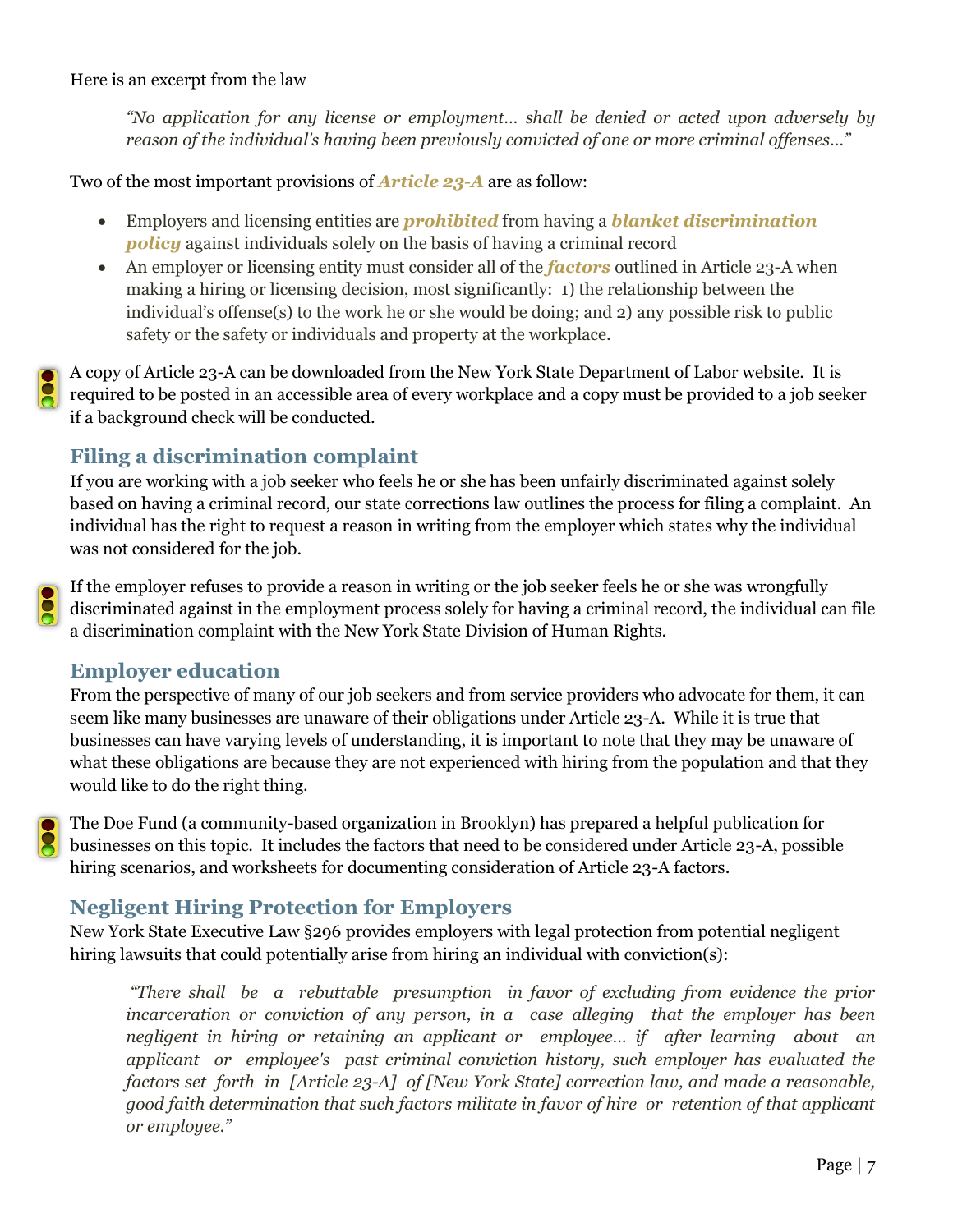This may help alleviate some hesitations employers have about hiring an individual with a criminal record. The Doe Fund guide mentioned in the previous section contains a helpful worksheet for documenting evidence of evaluating the factors addressed in Article 23-A.

### <span id="page-11-0"></span>**Alcohol Beverage Control Law**

The New York State Alcohol Beverage Control (ABC) Law prohibits an establishment with a primary purpose of selling alcohol (e.g., bar, nightclub, etc.) from hiring an individual with certain offenses, including *any* felony. For a list of all of the disqualifying offenses, check out the full text of the ABC Law.

However, an individual with a disqualifying offense can get this restriction lifted by doing one of the following:

- 1) Obtaining a Certificate of Relief from Disabilities or Certificate of Good Conduct
- 2) Receiving an executive pardon

3) Getting approval from the State Liquor Authority on a joint petition from the potential employer and the individual to have the restriction removed.

More information on the ABC Law and a copy of the *Petition for Consideration of Employment* can be found on the State Liquor Authority's website.

## <span id="page-11-1"></span>**Legal Resources**

The Consolidated Laws of New York website is a searchable resource for all New York State laws, including the many laws that have been cited in this guide.

If you are working with a job seeker who requires legal assistance, you may want to consider using the Law Help NY site to locate free or low-cost assistance, or contact the American Bar Association.

# <span id="page-11-2"></span>**Employment and Licensing**

There are times when an individual's conviction(s) may prohibit or present a challenge to getting a license he or she needs for a specific occupation. If a job seeker with a criminal record wants to apply for or renew a license needed for his or her job, it is strongly recommended that he or she contact the appropriate licensing authority to find out if his or her conviction(s) may present any possible bar to getting that license, and if so, if and how that can be addressed.

The New York State Department of Labor has a helpful resource that includes the requirements and contact information for any employment licenses or certificates issued by the State of New York.

The Legal Action Center also has an occupational licensing survey for many different occupations in New York State. Please be advised that information may change over time, so it may be necessary to verify that the information is still correct.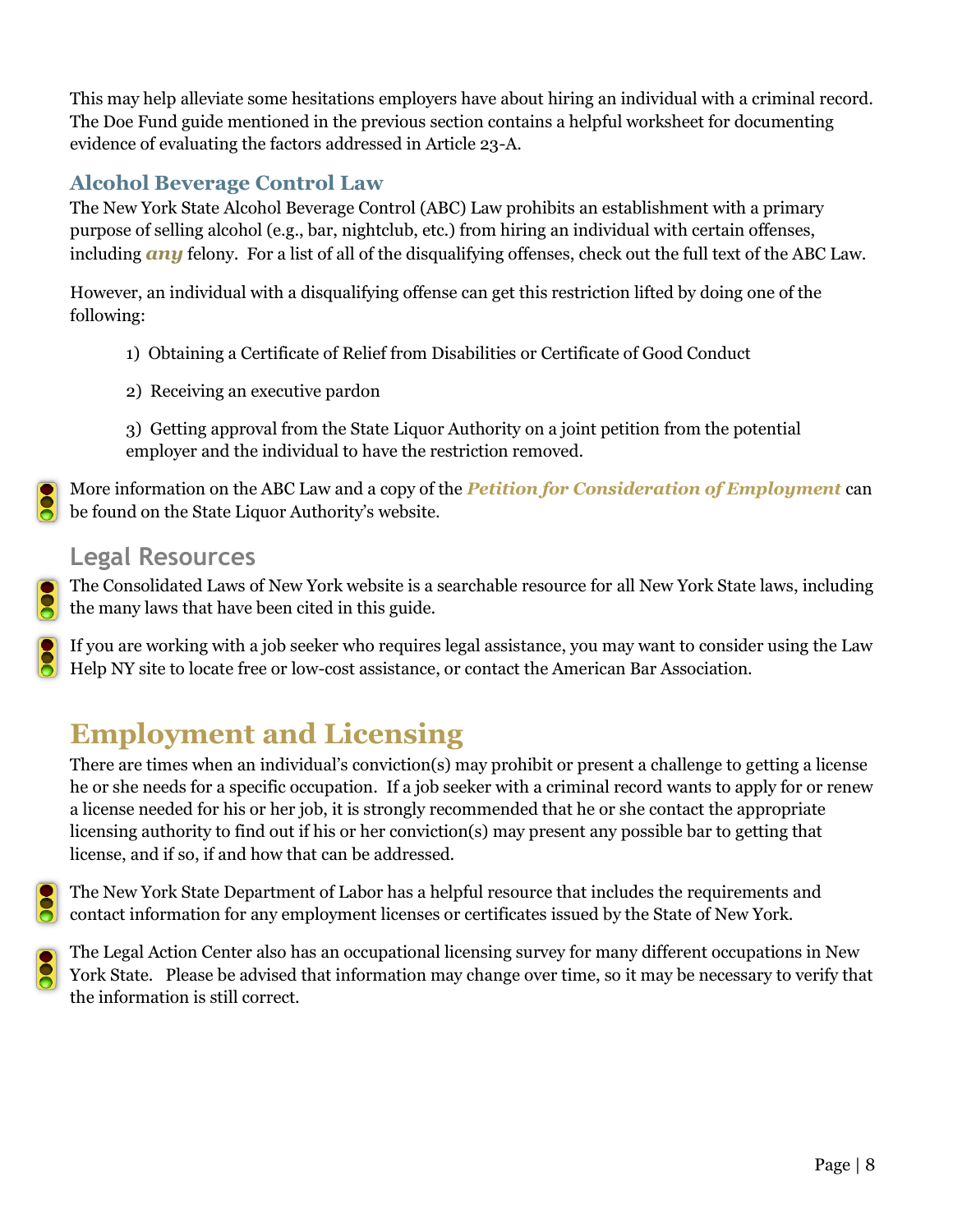Here is an overview of three of the most recurring licensing issues for job seekers with convictions.

## <span id="page-12-0"></span>**Healthcare**

In New York State, various healthcare positions are regulated by two different state agencies: the New York State Department of Health (DOH) and the New York State Education Department (NYSED).

Here is a sample list comparing some of the occupations overseen by DOH and NYSED:

| <b>DOH Licensing Requirement</b>         | <b>NYSED Licensing Requirement</b> |
|------------------------------------------|------------------------------------|
| • Personal Care Aides (PCAs)             | • Registered Nurses (RNs)          |
| • Certified Nurse Aides (CNAs)           | • Licensed Practical Nurses (LPNs) |
| • Home Health Aides                      | • Nurse Practitioners              |
| • Nutrition Dispensers and Dietary Staff | • Clinical Lab Technicians         |
| • Transporters                           | • Physician Assistants (PAs)       |
| Hairdressers                             | • Pharmacists                      |

Keep in mind that there are some healthcare positions, such as personal care technicians and some direct service professionals, which are not licensed. For all healthcare positions, it is recommended to research if there is required licensing and if so, to contact the licensing entity for further recommendations.

Although NYSED has its own licensing restrictions related to criminal records, it is worthwhile to point out some of the restrictions set forth by DOH.

## <span id="page-12-1"></span>**Department of Health – Criminal History Record Checks**

In 2005, the Department of Health issued mandatory guidance to all of its operators (including nursing homes, assisted living facilities, etc.). The mandatory guidance barred "individuals convicted of serious crimes from being employed in a nursing home or home care services agency."

More specifically, the guidance outlines the mandatory licensing bars (from the date of conviction):

- There is a **10 year** bar for individuals with : 1) any Class B or C felony; 2) certain Class D or E felonies; and any crime related to endangering the welfare of a vulnerable population
- There is a *lifetime* bar for individuals with any Class A felony

Even if an individual has one of these mandatory licensing bars, he or she should contact the Department of Health's Criminal History Record Check Unit for case-by-case advisement.

## <span id="page-12-2"></span>**Transportation**

## <span id="page-12-3"></span>**CDL Hazardous Materials Endorsement (HME)**

Many individuals are interested in getting a commercial driver's license (CDL) to pursue a career in transportation. However, many jobs that would require a CDL also require a Hazardous Materials Endorsement (also known as a HazMat endorsement or HME), and job seekers with convictions may have disqualifying offenses that prohibit them from getting an HME by either the New York State Department of Motor Vehicles, the US Transportation Security Administration (TSA), or both. If this is the case, the job seeker cannot get the HME added to his or her CDL, which will adversely impact employability.

It is important to note that both the state DMV and federal TSA have different lists of disqualifying offenses (and corresponding periods of disqualification), so it is important to check sets of lists.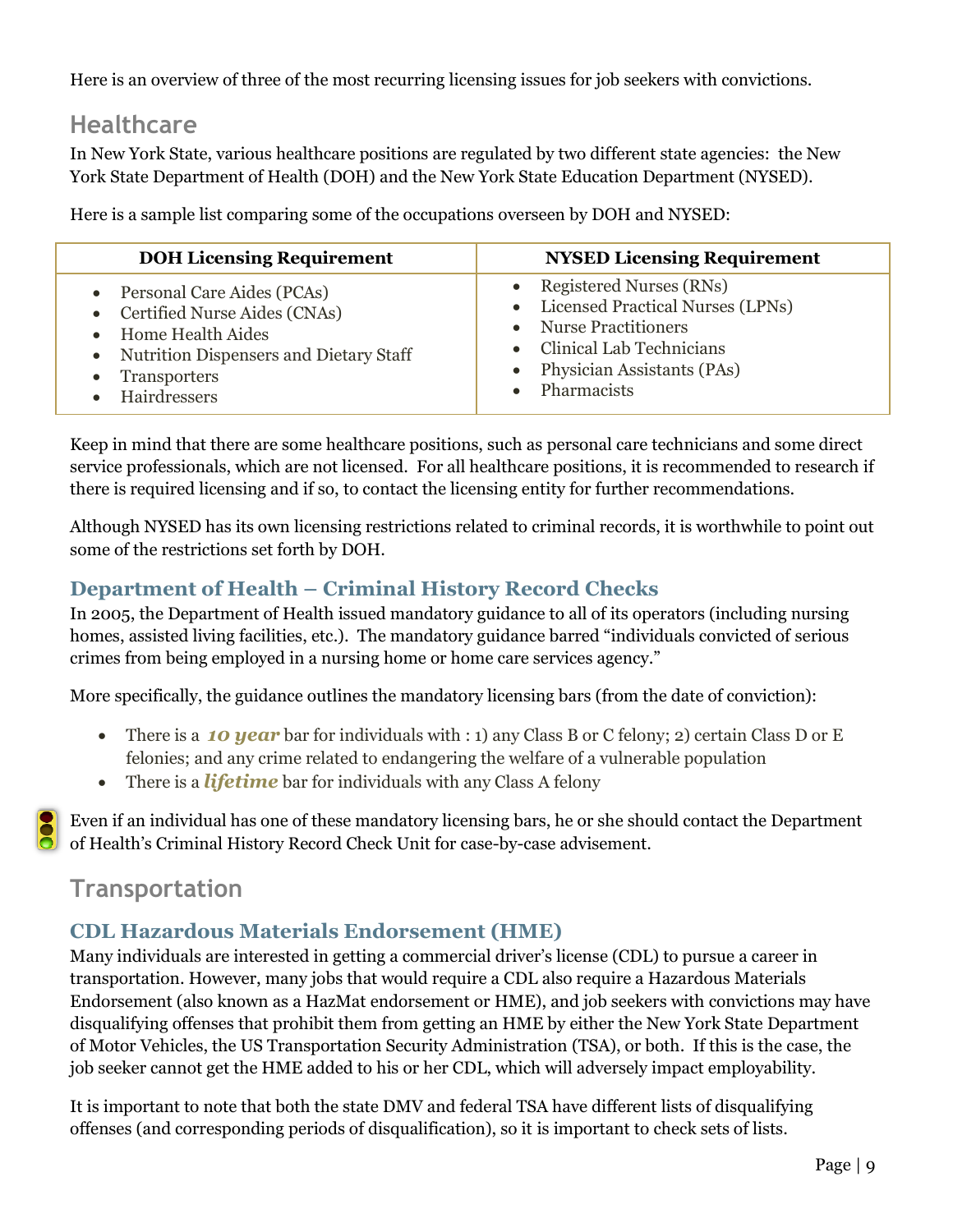The NYS DMV does a good job of summarizing disqualifying state and federal offenses in the forms on its site; however, the TSA site should also be consulted for up-to-date information on federal disqualifying offenses.

# <span id="page-13-0"></span>**Security Guards (and other Department of State Licenses)**

The Department of State's Division of Licensing Services oversees many employment licenses in New York State, including for popular occupations such as security guards, real estate sales agents and barbers.

While each respective occupation has its own licensing requirements, New York State General Business Law 89 prohibits an employer from hiring any security guard who has committed a "serious offense." This needs to be considered by the Division of Licensing Services on a case-by-case basis.

Typically, for job seekers with convictions applying for a DOS license, the following items and information are required for consideration:

- Answering the conviction question honestly on the license application
- Written explanation with location of the offense(s), nature of offense(s), sentence(s) and/or other disposition(s), and a copy of the accusatory instrument (such as an indictment)
- Copy of certificate of rehabilitation or executive pardon (if the job seeker has either)
- For any pending charges, a copy of the accusatory instrument (e.g., the indictment)

# <span id="page-13-1"></span>**Job Seeker Preparation**

Here are some steps a job seeker with convictions can take to be prepared for their job searches.

## <span id="page-13-2"></span>**Rap Sheets**

An individual's rap sheet (or Record of Arrests and Prosecution) is also known as an individual's criminal record. It contains information about all arrests and convictions an individual has on his or her record.

It is extremely important that an individual knows what is on his or her rap sheet, especially to be able to accurately report information about his or her conviction(s) in the employment process. Also, the latest report generated by the Legal Action Center showed that 30% of all rap sheets they reviewed with clients had errors, including missing dispositions, inaccurate information, and information that should have been sealed showing up as unsealed. All of these things can negatively affect a job seeker, so it is highly recommended to get a copy of the rap sheet to review for accuracy and address any possible errors.

Requests for rap sheets should be made with the Division of Criminal Justice Services Record Review Unit. Although there is a fee associated, individuals who are receiving public assistance benefits and/or can provide a notarized statement of limited income should request a fee waiver packet to waive the cost of processing (\$50 at this time – individuals would still need to pay for fingerprinting).

## <span id="page-13-3"></span>**Certificates of Rehabilitation**

In New York State, an individual cannot expunge or erase a conviction from his or her record. However, if eligible, he or she can apply for a certificate of rehabilitation to demonstrate rehabilitation. There are two types of certificates of rehabilitation – Certificate of Relief from (Civil) Disabilities and Certificate of Good Conduct.

The table below summarizes the relevant differences.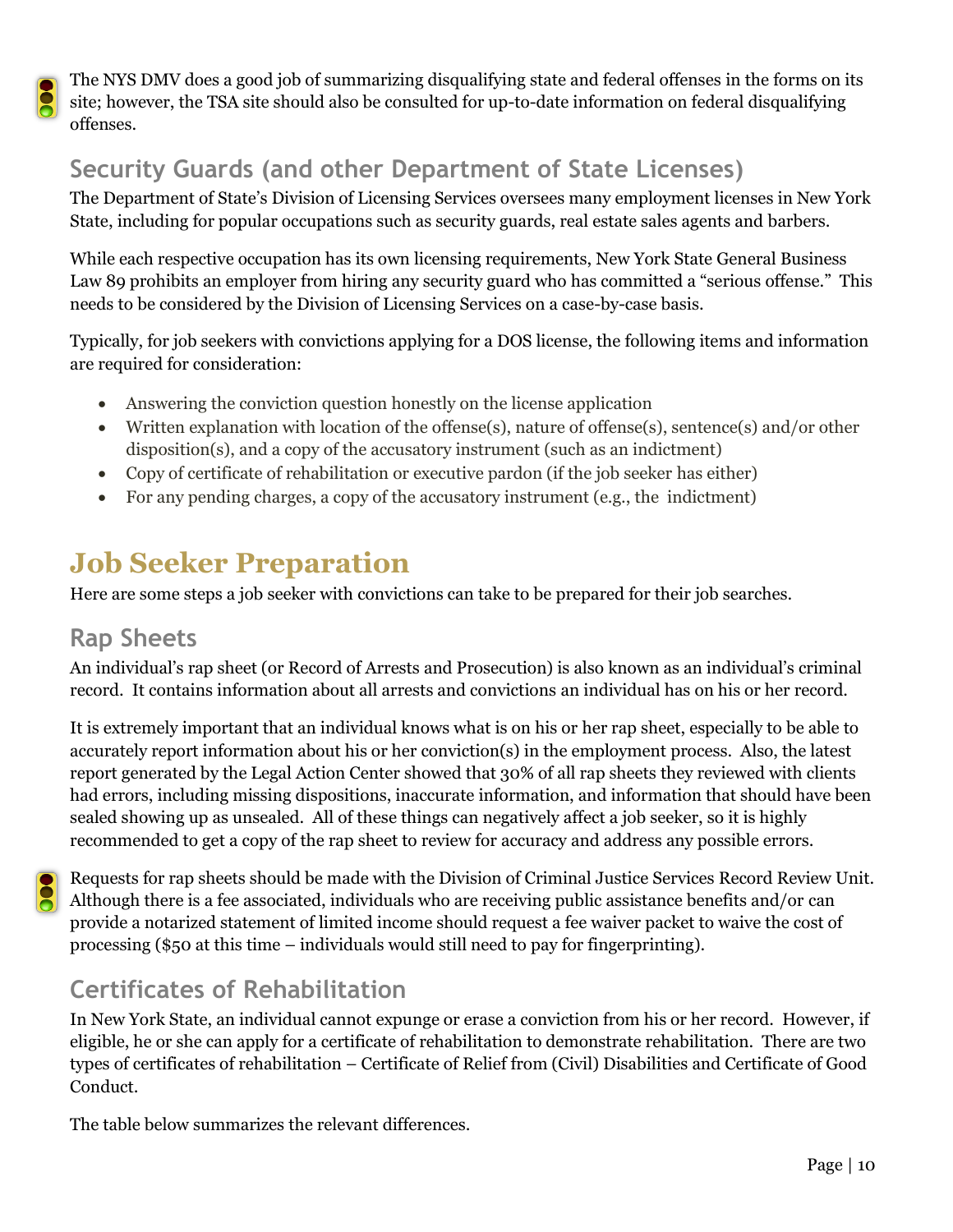<span id="page-14-1"></span><span id="page-14-0"></span>

|                                                    | <b>Certificate of Relief from</b><br><b>(Civil) Disabilities</b>                                                                                                                                                                              | <b>Certificate of Good Conduct</b>                                                                                                                                                                                                                                                                                                                   |
|----------------------------------------------------|-----------------------------------------------------------------------------------------------------------------------------------------------------------------------------------------------------------------------------------------------|------------------------------------------------------------------------------------------------------------------------------------------------------------------------------------------------------------------------------------------------------------------------------------------------------------------------------------------------------|
| Who can apply?                                     | An individual with at maximum (1)<br>felony and any number of<br>misdemeanor convictions may<br>apply (includes individuals that<br>only have misdemeanor<br>convictions)                                                                     | An individual with more than (1)<br>felony and any number of<br>misdemeanor convictions                                                                                                                                                                                                                                                              |
| What is the<br>minimum waiting<br>period to apply? | None is specified, but it is<br>suggested that an applicant wait a<br>sufficient period of time from his<br>or her release from incarceration or<br>supervision to demonstrate<br>personal rehabilitation.                                    | Individuals whose most serious felony<br>conviction is Class C, D, or E must<br>wait at least 3 years from release from<br>incarceration or supervision to apply.<br>Individuals whose most serious felony<br>conviction is Class A or B must wait at<br>least five years from the date of<br>release from incarceration or<br>supervision to apply. |
| Who issues the<br>certificate?                     | The court(s) of sentencing                                                                                                                                                                                                                    | The Department of Corrections and<br><b>Community Supervision (DOCCS)</b>                                                                                                                                                                                                                                                                            |
| <b>Other information</b>                           | An individual on community<br>supervision may receive a<br>temporary certificate that becomes<br>permanent after completing his or<br>her period of supervision.<br>Individuals convicted of federal or<br>out-of-state offenses can qualify. | In special cases, this certificate may<br>be required for certain public office<br>jobs (including law enforcement) even<br>if an individual has (1) or no felony<br>convictions.                                                                                                                                                                    |

#### *What benefits do certificates of rehabilitation provide?*

In general, having a certificate of rehabilitation is one of the greatest evidences of rehabilitation an individual with a conviction can provide. It is stating that the sentencing court(s) or supervision entity agrees that the individual should no longer bear the consequence of committing the crime(s).

Here are some additional benefits certificates of rehabilitation provide.

- May be needed to restore voting rights
- Can remove mandatory licensing and employment bars
- Under New York State Corrections Law, employers need to consider these certificates as evidence of rehabilitation in the employment process

#### *In what cases is a certificate of rehabilitation unnecessary?*

A certificate of rehabilitation is not needed for an individual who has no felony or misdemeanor convictions. This would include individuals who only have on their record: 1) juvenile justice adjudications (i.e., YO or JD – a JO is considered a conviction); 2) sealed violations and/or minor infractions; and/or 3) charges that have been dismissed or sealed.

**Note**: A certificate of rehabilitation may still be needed in New York State if an individual's offense(s) have been expunged or vacated in another state.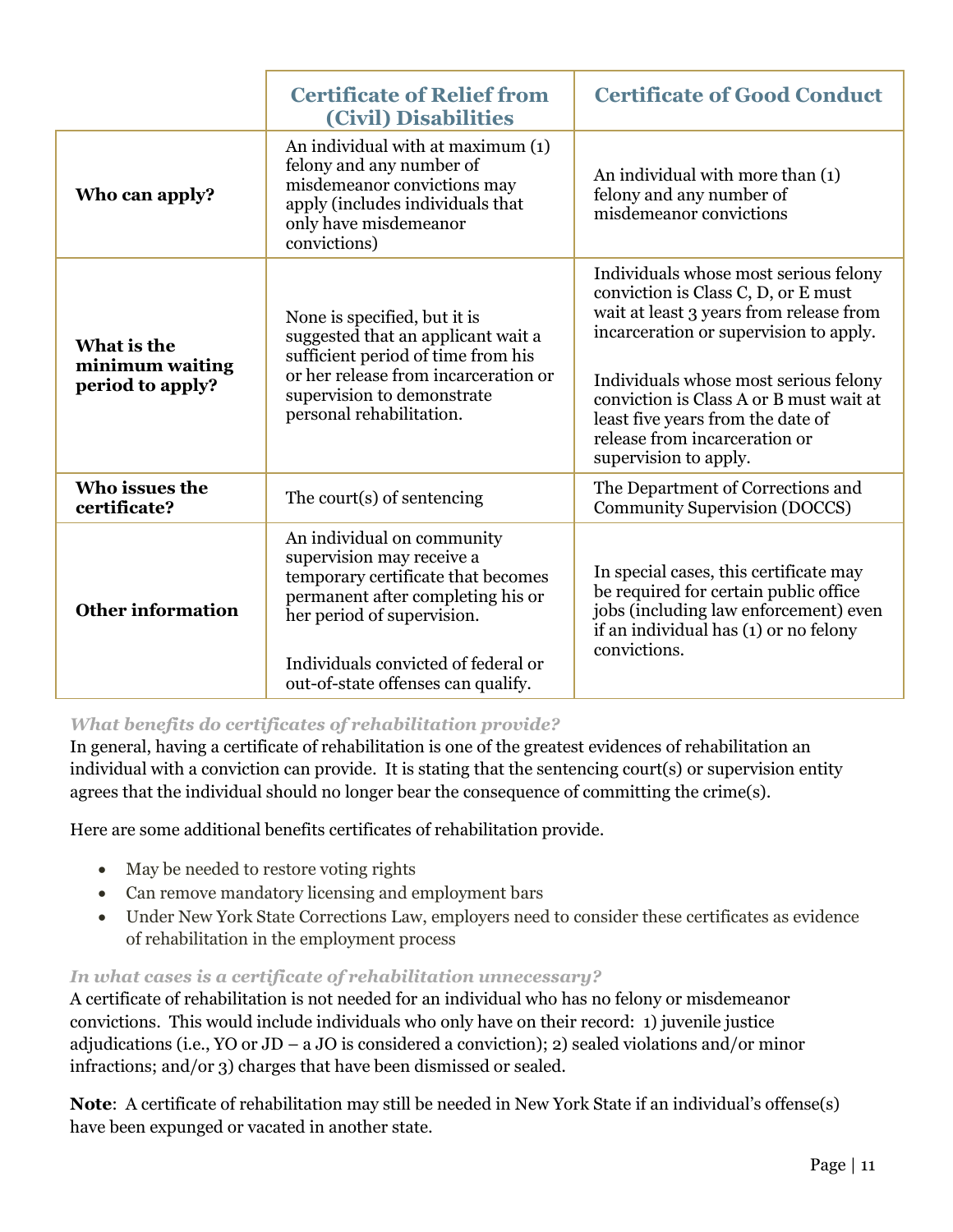#### *What considerations should be taken when applying for a certificate of rehabilitation?*

The process of applying for a certificate of rehabilitation can be very lengthy. It can take at least 6 -8 months to complete the process, and it includes an application process, written statements to be sent to the sentencing court(s)/review entity, preparation of evidence of rehabilitation, etc. For this and many other reasons, individuals who are interested in obtaining a certificate of rehabilitation should start the process as soon as possible.

Because of the time and investment required, this process can be frustrating for some job seekers with convictions. It is important to consider some of the factors below when recommending a job seeker to obtain a certificate of rehabilitation.

- **Mandatory bar:** Does the job seeker have some mandatory bar to licensing or employment that must be removed by a certificate of rehabilitation?
- *Evidence of rehabilitation*: Does the job seeker need to demonstrate evidence of rehabilitation to employers in his or her job search? Also, has the job seeker taken enough steps to demonstrate personal rehabilitation since his or her release from incarceration or supervision so that he or she may qualify to receive a certificate of rehabilitation?
- *Job seeker characteristics*: Is the job seeker motivated enough in his or her job search to begin the process? Will he or she have the personal perseverance to follow-up as needed with any additional requests or steps needed, or possibly re-apply in the future if not yet eligible?
- **Reasons why not:** Are there any specific reasons why the individual should not apply (e.g., individual has no buy-in for the process, individual's frustration level, the individual's criminal record does not seem to be an impediment to employment, etc.)?

With few exceptions, it is highly recommended that all eligible job seekers with convictions apply for certificates of rehabilitation. Even is a job seeker doesn't feel he or she needs one right now, it may be required for a job in the future, and it is certainly valuable to have since employers are legally obligated to consider these certificates as evidence of rehabilitation. More information about both types of certificates can be found using the resources in the [Links and Resources](#page-18-0) section.

The Legal Action Center has an excellent free publication on certificates of rehabilitation that explains The Legal Action Center has an encoder of the certificates are and how to apply for each.

<span id="page-15-0"></span>**What else can job seekers with convictions do to prepare for their job searches**?

#### <span id="page-15-1"></span>**Re-entry Toolkit**

The New York State Department of Labor has published a re-entry toolkit with worksheets and examples on the following topics:

- **Before You Apply** a checklist of steps job seekers with convictions should take to prepare for the job search
- **Fact Sheet** basic fact sheet to fill out for individuals without a resume
- **Answering Conviction Questions on Applications** worksheet and examples
- **Preparing Your Conviction Speech** worksheet and examples
- <span id="page-15-2"></span>**Thank-You Letters** – example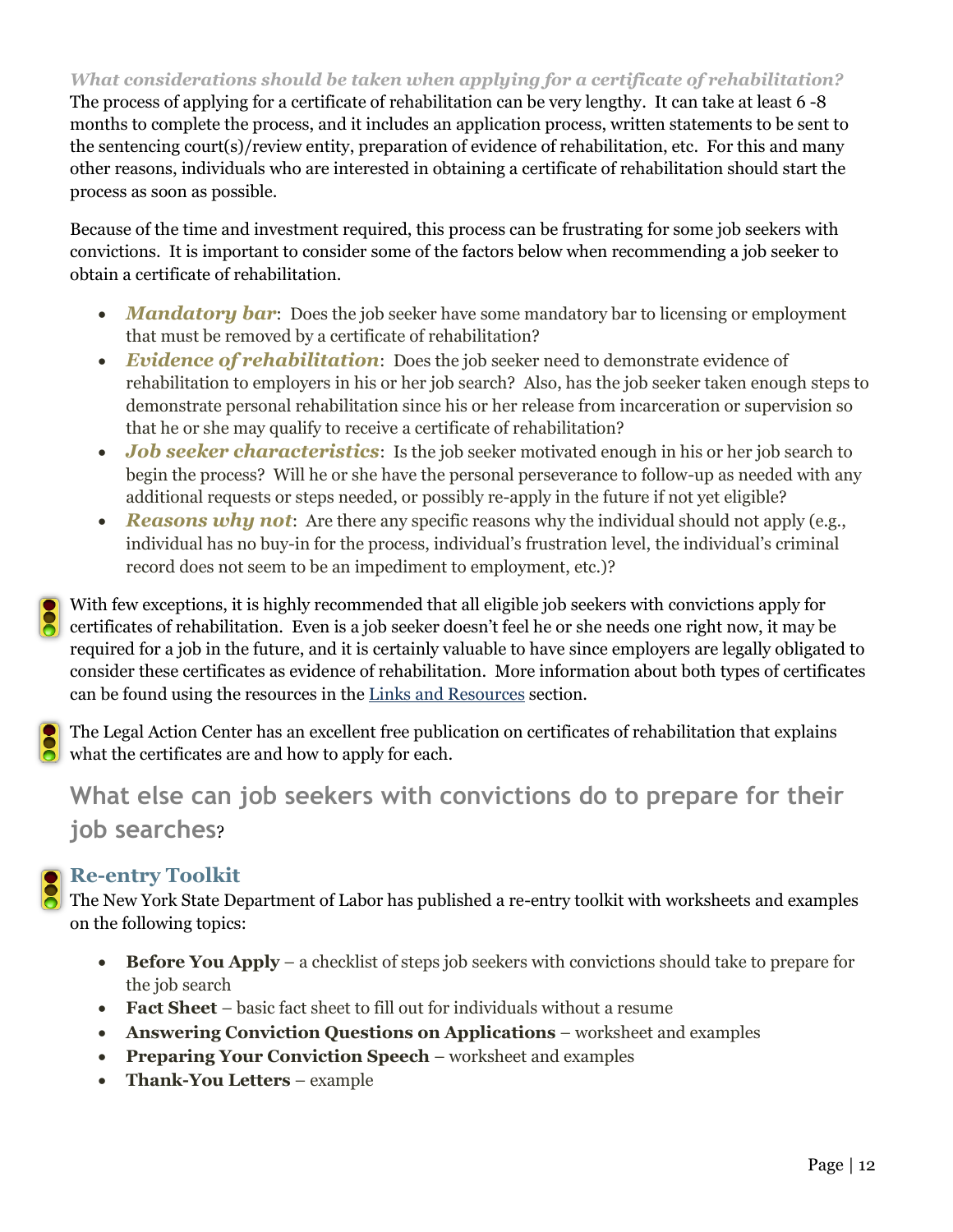#### **New York State Career Centers**

Job seekers with convictions have universal access to more than 80 different career centers in New York.

Here are some examples of what is offered at the Career Centers:

- Career counseling
- Job search assistance
- Local and statewide labor market information
- Workshops on topics such as resume writing and interviewing
- Information about available training and apprenticeship opportunities
- Veterans' services
- Access to computers, phones and faxes that can be used for job search
- Information about current initiatives for job seekers with convictions
- Information about hiring incentives for businesses that hire job seekers with convictions

Job seekers can use the Department of Labor's Career Center Locator tool ([www.labor.ny.gov/career](http://www.labor.ny.gov/career-center-locator)[center-locator\)](http://www.labor.ny.gov/career-center-locator) to locate the nearest Career Center.

## <span id="page-16-0"></span>**• Hiring Incentives for Job Seekers with Convictions**

The Department of Labor offers several hiring incentives for businesses. Two of the most popular hiring incentives for businesses to hire job seekers with convictions are the Federal Bonding Program and the Work Opportunity Tax Credit. Job seekers with convictions are encouraged to learn more about both of these incentives so this information can be included as part of the personal marketing piece.

Here is some more information about both of these hiring incentives.

#### *The Federal Bonding Program*

#### **What is the Federal Bonding Program?**

The Federal Bonding Program is a business insurance policy for businesses that protects against any loss of money or property due to employee dishonesty. This is a free service offered by the Department of Labor which provides a business with up to \$25,000 in insurance if the business hires an individual from one of the target groups for the program, which includes ex-offenders.

#### **How does a job seeker get bonded?**

A job seeker can only apply for bonding under the program once he or she has a job offer with a start date. Once he or she has a start date with a business, either the job seeker or the business can contact the local bonding coordinator in your area to get the bonding process started.

#### **What if the job seeker doesn't have a job offer or start date yet?**

Whether or not the job seeker has a job offer yet, he or she can still choose to learn more about this and other work incentives so that the information can be given to businesses in the hiring and interviewing process.

Also, once the job seeker knows where he or she will be applying for a job, the job seeker can contact the nearest local bonding coordinator to get a copy of an eligibility letter stating that the job seeker is eligible to be bonded through the Federal Bonding Program. The job seeker can provide a copy of this letter to a business so that the business is informed that he or she is eligible to be bonded and knows how to get started.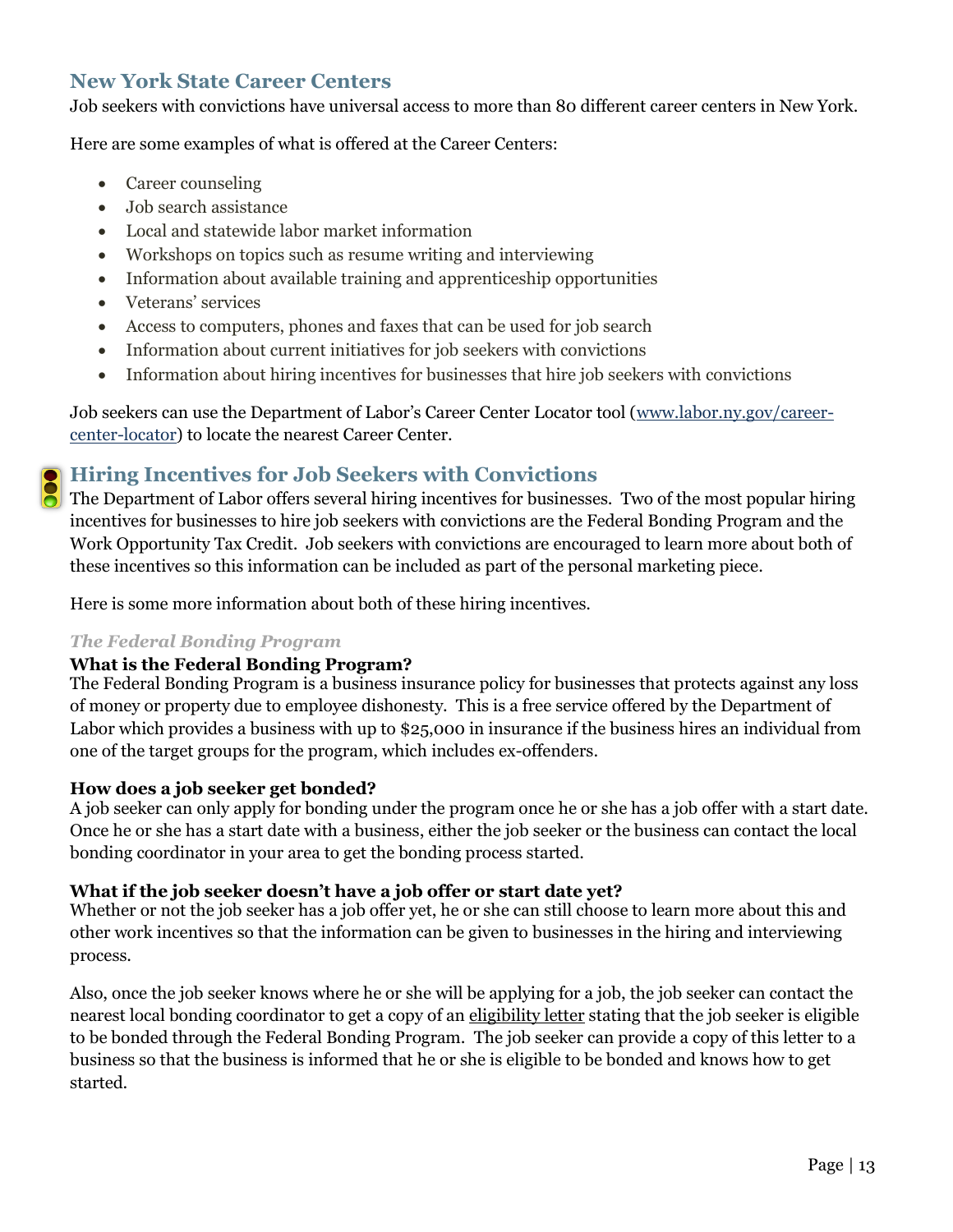A listing of all local bonding coordinators in New York State with contact information can be found on the Federal Bonding Program page:

#### <http://www.labor.ny.gov/businessservices/services/fbp.shtm>

#### **Where can I get more information about the program or get started?**

To learn more, visit the Department of Labor's Federal Bonding Program website or call the State Bonding Coordinator, (518) 485-2151. To start the bonding process, contact the nearest local bonding coordinator listed on the Department's Federal Bonding Program page.

#### *Work Opportunity Tax Credit*

The Work Opportunity Tax Credit (WOTC) is a tax credit for businesses that hire individuals from one of the target groups for the program, which includes ex-offenders. Businesses can receive a tax credit up to \$2,400 for each eligible individual they hire. Ex-offenders must be hired within one year of their release or conviction for a business to qualify for this tax credit.

More information about WOTC can be found on the Department of Labor's WOTC page at [http://www.labor.ny.gov/businessservices/edsu/edsu%20wotc.shtm.](http://www.labor.ny.gov/businessservices/edsu/edsu%20wotc.shtm) This is also where businesses can find the forms they need to apply for this tax credit.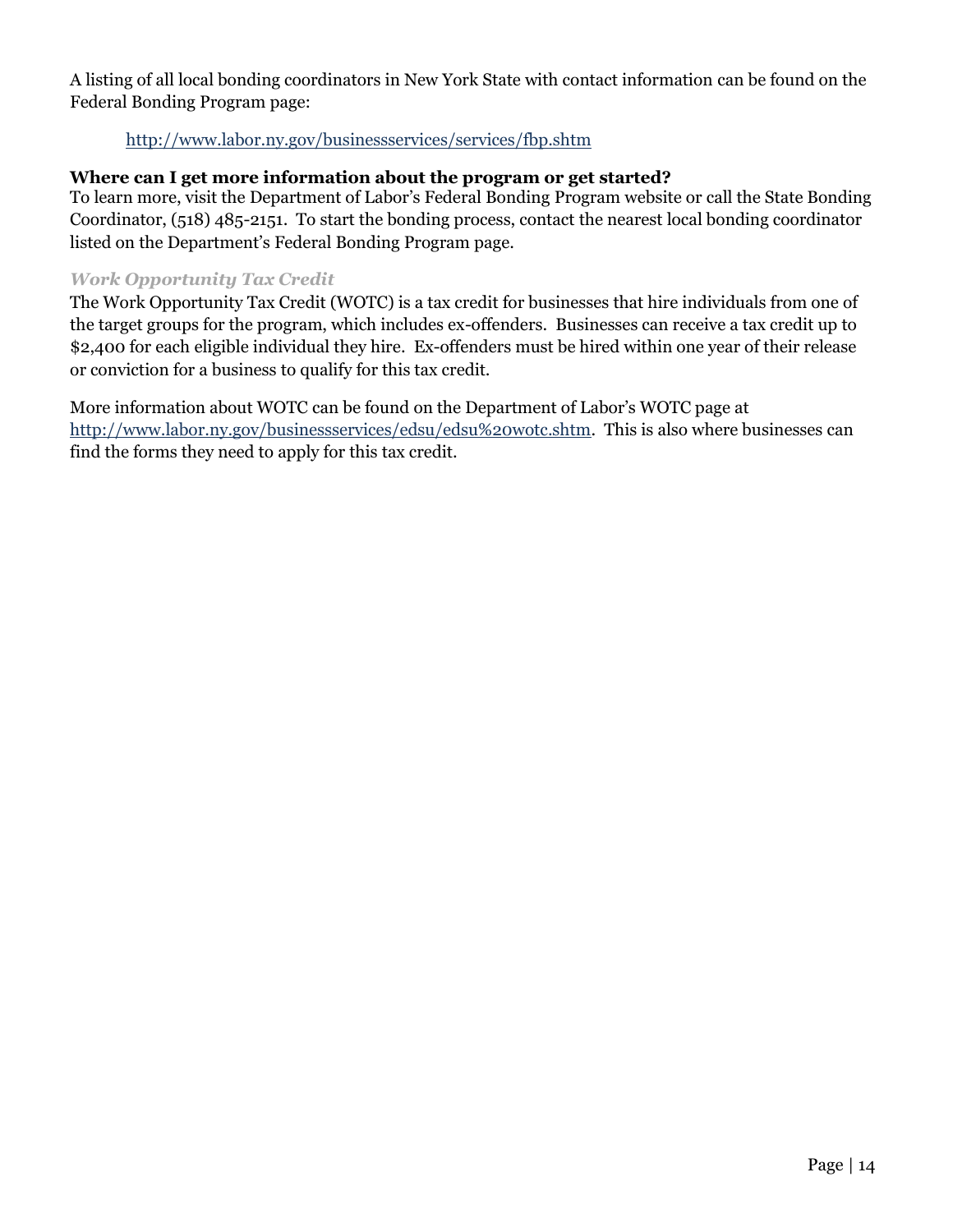# <span id="page-18-0"></span>**Links and Resources**

*Here is a list of links and resources from (in the order they are referenced in this guide).*

#### *Yonkers Police Department Website*

The Yonkers Police Department's site is very well organized, easy to search, and has a lot of information for understanding crimes and offenses, as well as a search penal code lookup.

#### [http://ypdcrime.com](http://ypdcrime.com/)

#### *Legal Action Center*

The Legal Action Center has published many free, helpful resources for job seekers with convictions.

#### [www.lac.org](http://www.lac.org/)

Once on their site, you can click on the *Free Publications* link, and then *Criminal Justice*, to browse their resources for job seekers with convictions. The links for some of their free publications are below.

 **Your New York State Rap Sheet**: A Guide to Getting, Understanding & Correcting Your Criminal Record –

[http://www.lac.org/doc\\_library/lac/publications/Your\\_New\\_York\\_State\\_Rap\\_Sheet\\_2013.pdf](http://www.lac.org/doc_library/lac/publications/Your_New_York_State_Rap_Sheet_2013.pdf)

- **Lowering Criminal Record Barriers**: Certificates of Relief/Good Conduct and Record Sealing – [http://www.lac.org/doc\\_library/lac/publications/LoweringCriminalRecordBarriers\\_rev3.pdf](http://www.lac.org/doc_library/lac/publications/LoweringCriminalRecordBarriers_rev3.pdf)
- **Criminal Records and Employment**: Protecting Yourself from Discrimination [http://www.lac.org/doc\\_library/lac/publications/Criminal\\_Records\\_Employment\\_2013.pdf](http://www.lac.org/doc_library/lac/publications/Criminal_Records_Employment_2013.pdf)
- **New York State Occupational Licensing Survey** [http://lac.org/doc\\_library/lac/publications/Occupational%20Licensing%20Survey%202006.pdf](http://lac.org/doc_library/lac/publications/Occupational%20Licensing%20Survey%202006.pdf)

LAC also does a great deal of advocacy for job seekers with convictions, and their staff provides free legal assistance to job seekers throughout the state. Job seekers can call LAC at (212) 243-1313 and ask for the paralegal on call.

#### *New York State Parole Handbook*

This site has comprehensive questions and answers about parole, including conditions of release.

[https://www.parole.ny.gov/intro\\_handbook.html#h3\\_6](https://www.parole.ny.gov/intro_handbook.html#h3_6)

#### *New York State Division of Criminal Justice Services – Office of Probation and Correctional Alternatives*

This link is for the general frequently asked questions page on the OPCA site.

[http://www.criminaljustice.ny.gov/opca/general\\_faq.htm](http://www.criminaljustice.ny.gov/opca/general_faq.htm)

#### *New York State Unified Court System – Drug Treatment Courts*

This statewide resource provides information on drug courts and the drug court system in New York State.

[http://www.nycourts.gov/courts/problem\\_solving/drugcourts/index.shtml](http://www.nycourts.gov/courts/problem_solving/drugcourts/index.shtml)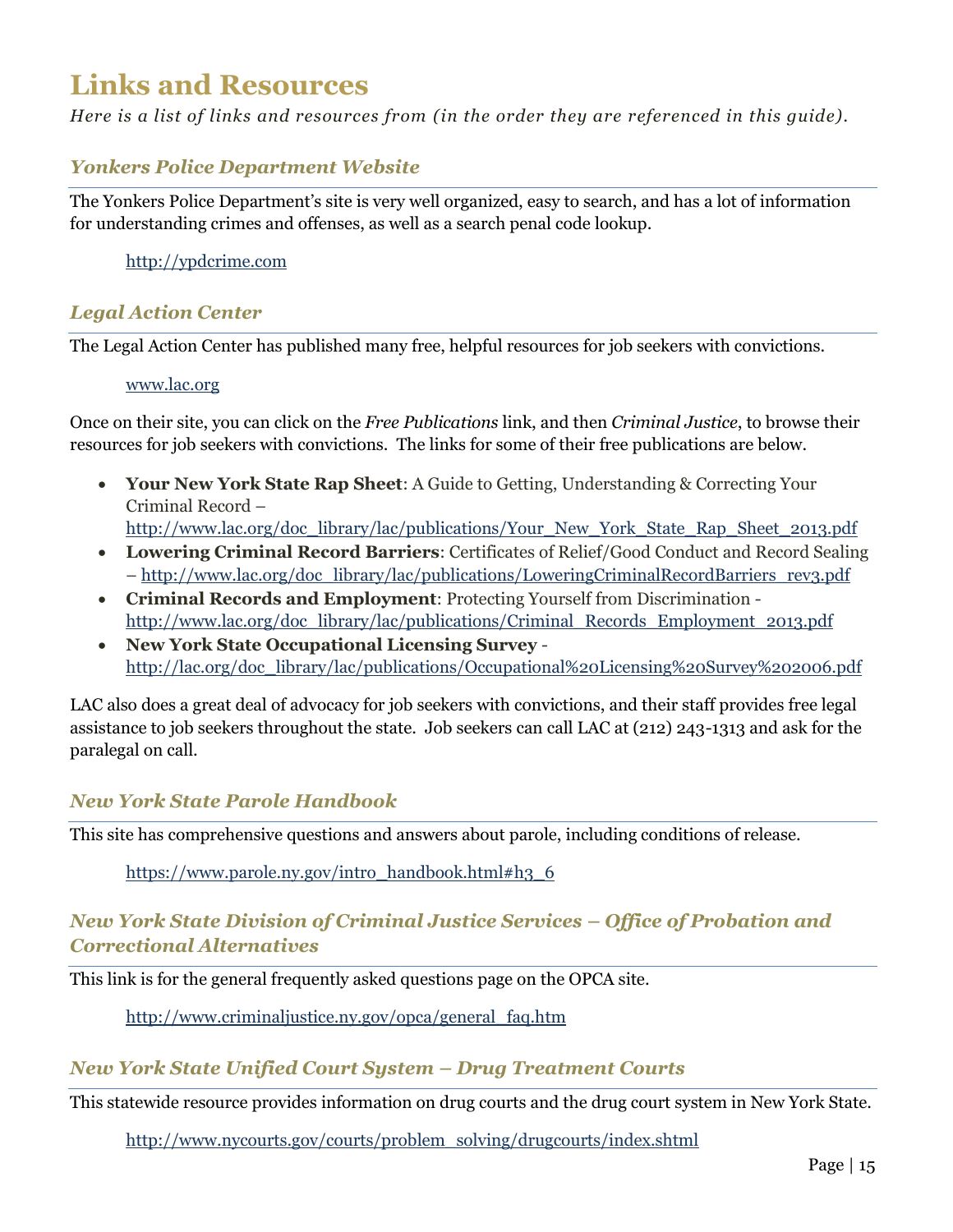#### *American Bar Association – Before You Plea (Juvenile Justice System)*

This site does a thorough job of explaining the juvenile justice system, with links to information about the juvenile justice systems in all 50 states.

[www.beforeyouplea.com/ny](http://www.beforeyouplea.com/ny)

#### *New York State Sex Offender Registry*

The searchable online registry displays information for Level 2 and Level 3 sex offenders. Information about all levels of sex offenders can be obtained by calling the SOR at (518) 457-5837 or 1-800-262-3257.

[http://www.criminaljustice.ny.gov/nsor](http://www.criminaljustice.ny.gov/nsor/)

#### *New York State Office of Court Administration*

The OCA is a popular source for businesses and individuals to request public record information.

<http://www.nycourts.gov/apps/chrs>

#### *Fair Credit Reporting Acts – State and Federal*

Both the state and federal FCRAs outline the rights job seekers have with respect to background checks.

**State**

[http://public.leginfo.state.ny.us/LAWSSEAF.cgi?QUERYTYPE=LAWS+&QUERYDATA=@PLGBS](http://public.leginfo.state.ny.us/LAWSSEAF.cgi?QUERYTYPE=LAWS+&QUERYDATA=@PLGBS0A25+&LIST=SEA10+&BROWSER=BROWSER+&TOKEN=46988265+&TARGET=VIEW) [0A25+&LIST=SEA10+&BROWSER=BROWSER+&TOKEN=46988265+&TARGET=VIEW](http://public.leginfo.state.ny.us/LAWSSEAF.cgi?QUERYTYPE=LAWS+&QUERYDATA=@PLGBS0A25+&LIST=SEA10+&BROWSER=BROWSER+&TOKEN=46988265+&TARGET=VIEW)

#### **Federal**

<http://www.consumer.ftc.gov/sites/default/files/articles/pdf/pdf-0111-fair-credit-reporting-act.pdf>

#### *Federal Trade Commission – Disputing Errors on Credit Reports*

The FTC has a guide that explains some of consumers' credit rights and how to dispute errors that are coming up on credit reports, including a sample dispute letter.

<http://www.consumer.ftc.gov/articles/pdf-0038-how-to-dispute-credit-errors.pdf>

#### *Law Help NY*

Low-income New Yorkers can search by location and legal issue (e.g., discrimination related to criminal records and employment) to locate no-cost or low-cost legal resources nearby.

<http://www.lawhelpny.org/find-legal-help>

#### *Article 23-A (of New York State Corrections Law)*

The Department of Labor has the full text of Article 23-A available here.

<http://labor.ny.gov/formsdocs/wp/correction-law-article-23a.pdf>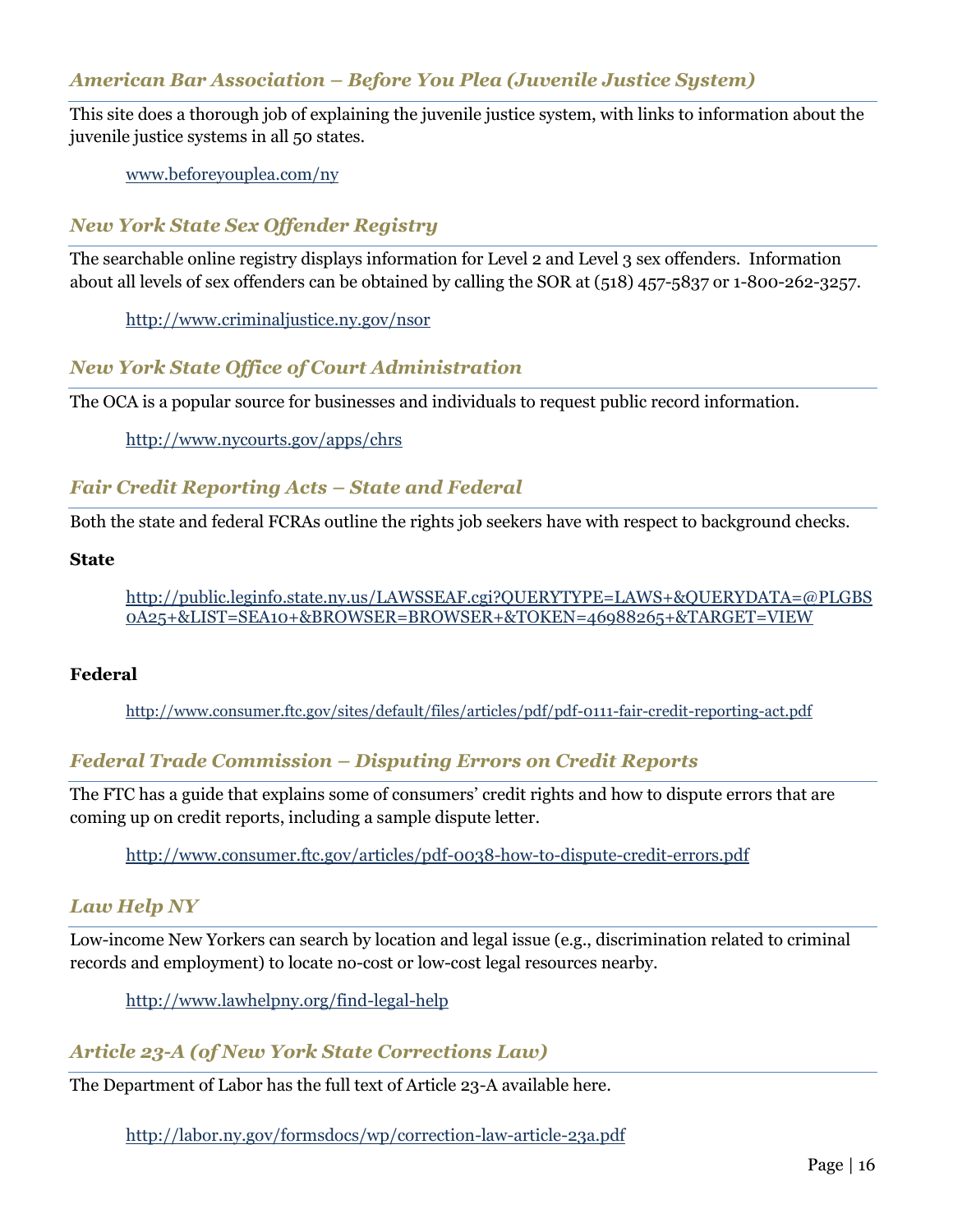#### *New York State Division of Human Rights*

Individuals can learn more about their rights under the state human rights law and file a complaint if they feel they have been discriminated against unfairly under the law.

[www.dhr.ny.gov](http://www.dhr.ny.gov/)

#### *The Doe Fund – A Guide for New York State Employers*

This guide explains to employers their rights and responsibilities under Article 23-A of New York State Corrections Law. It also contains a worksheet for documenting diligence in considering factors of Article 23-A prior to hiring an individual with a criminal record.

[http://www.doe.org/documents/A\\_Guide\\_for\\_New\\_York\\_State\\_Employers.pdf](http://www.doe.org/documents/A_Guide_for_New_York_State_Employers.pdf)

#### *Consolidated Laws of New York*

This searchable site contains the text for all New York State laws, including all of those that have been referenced in this guide.

[http://public.leginfo.state.ny.us/MENUGETF.cgi?COMMONQUERY=LAWS+&TARGET=](http://public.leginfo.state.ny.us/MENUGETF.cgi?COMMONQUERY=LAWS+&TARGET=VIEW) [VIEW](http://public.leginfo.state.ny.us/MENUGETF.cgi?COMMONQUERY=LAWS+&TARGET=VIEW)

#### *Alcohol Beverage Control (ABC) Law*

The Consolidated Laws of New York site has the full text of the ABC Law.

[http://public.leginfo.state.ny.us/LAWSSEAF.cgi?QUERYTYPE=LAWS+&QUERYDATA=](http://public.leginfo.state.ny.us/LAWSSEAF.cgi?QUERYTYPE=LAWS+&QUERYDATA=@LLABC+&LIST=LAW+&BROWSER=BROWSER+&TOKEN=34030720+&TARGET=VIEW) [@LLABC+&LIST=LAW+&BROWSER=BROWSER+&TOKEN=34030720+&TARGET=VI](http://public.leginfo.state.ny.us/LAWSSEAF.cgi?QUERYTYPE=LAWS+&QUERYDATA=@LLABC+&LIST=LAW+&BROWSER=BROWSER+&TOKEN=34030720+&TARGET=VIEW) [EW](http://public.leginfo.state.ny.us/LAWSSEAF.cgi?QUERYTYPE=LAWS+&QUERYDATA=@LLABC+&LIST=LAW+&BROWSER=BROWSER+&TOKEN=34030720+&TARGET=VIEW)

The Petition of Approval of Employment can be found on the State Liquor Authority's website.

<http://www.sla.ny.gov/system/files/Petition-for-Employment-of-Felon-050113.pdf>

#### *Department of Health – Criminal History Record Check (CHRC) Unit*

There is some limited information about DOH criminal history record checks at the page below.

[http://www.health.ny.gov/professionals/nursing\\_home\\_administrator/dal/08-](http://www.health.ny.gov/professionals/nursing_home_administrator/dal/08-08_criminal_history_record_check.htm) [08\\_criminal\\_history\\_record\\_check.htm](http://www.health.ny.gov/professionals/nursing_home_administrator/dal/08-08_criminal_history_record_check.htm)

Job seekers with questions can call (518) 408-1627 to speak with a CHRC representative.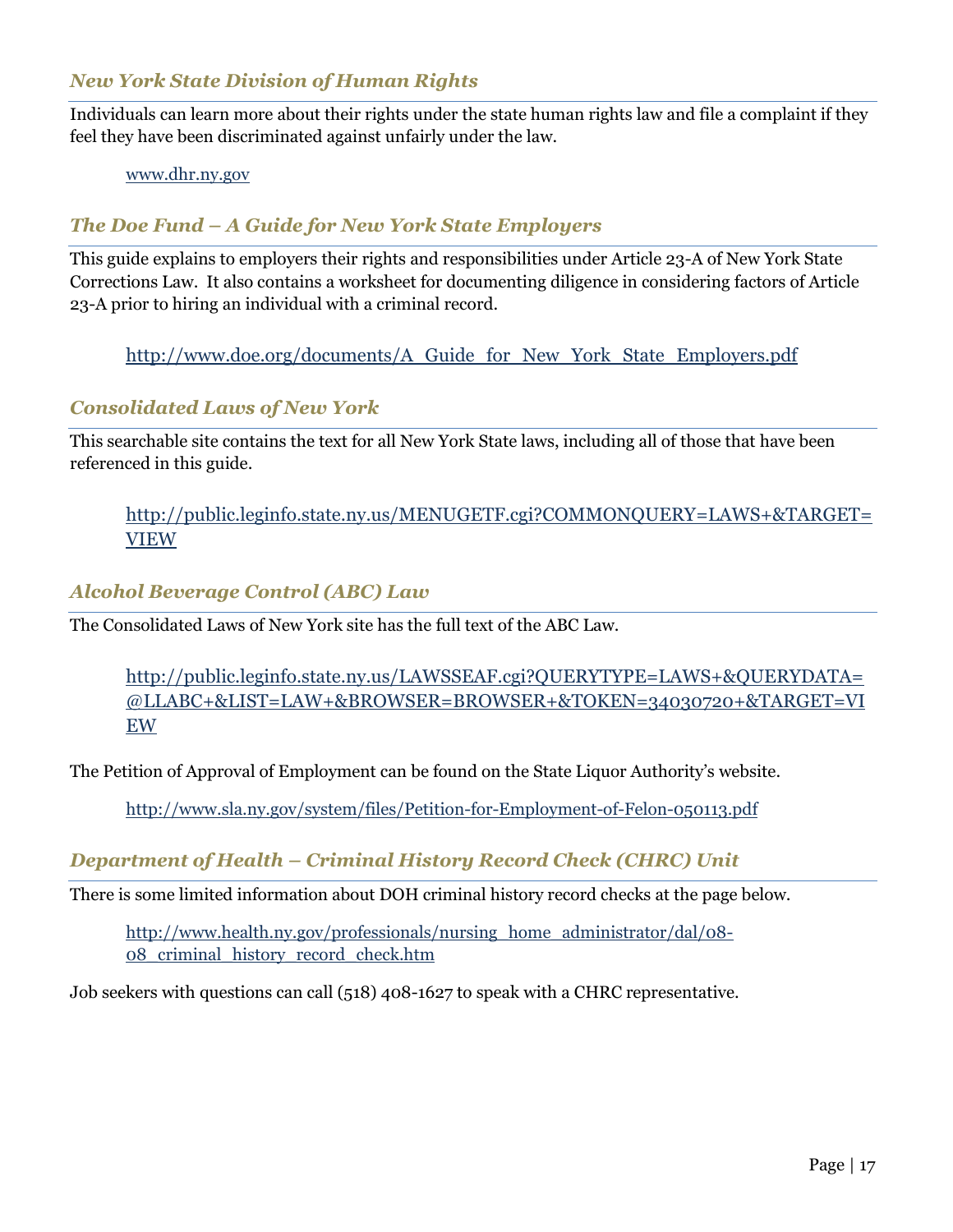#### *Commercial Driving License – Hazard Materials Endorsement (HME) Restrictions*

#### Transportation Security Administration

[http://www.tsa.gov/stakeholders/twic-hme-and-tsa-precheck-application-program-disqualifying](http://www.tsa.gov/stakeholders/twic-hme-and-tsa-precheck-application-program-disqualifying-offensesfactors)[offensesfactors](http://www.tsa.gov/stakeholders/twic-hme-and-tsa-precheck-application-program-disqualifying-offensesfactors)

#### New York State Department of Motor Vehicles

<http://www.dmv.ny.gov/forms/haz11.pdf>

#### *New York State Department of State – Division of Licensing Services*

The New York Department of State has oversight of a number of occupational licenses in New York State, including for security guards, real estate salespersons and barbers.

<http://www.dos.ny.gov/licensing>

#### *New York State Department of Labor – Labor Statistics*

The New York State Department of Labor's Division of Labor Statistics has the most current and accurate labor market information available, including this list of occupations licensed or certified in New York.

<http://labor.ny.gov/stats/lstrain.shtm>

#### *New York State Division of Criminal Justice Services – Rap Sheet Requests*

The DCJS Record Review Unit handles rap sheet requests in New York State.

DCJS Record Review Unit New York State Division of Criminal Justice Services Alfred E. Smith Building 80 South Swan Street Albany, NY 12210 Phone: (518) 485-7675

Note: Individuals who are currently collecting government benefits (such as unemployment or public assistance), or individuals with low income who can provide a notarized statement of income may qualify for a Record Review Fee Waiver, which would waive the \$50 fee DCJS charges for processing rap sheet requests. Contact DCJS directly for more information.

#### *Certificates of Rehabilitation*

For individuals that are on probation or who have not served any time in a state prison who have one or less felony who have not served time in a state prison can get more information and an application at [http://www.criminaljustice.ny.gov/opca/faq.htm.](http://www.criminaljustice.ny.gov/opca/faq.htm)

For individuals that have served time in a state prison, have two or more felonies on their records, or may be required to get a Certificate of Good Conduct for occupational requirements can get more information and an application at [http://www.parole.ny.gov/certrelief.html.](http://www.parole.ny.gov/certrelief.html)